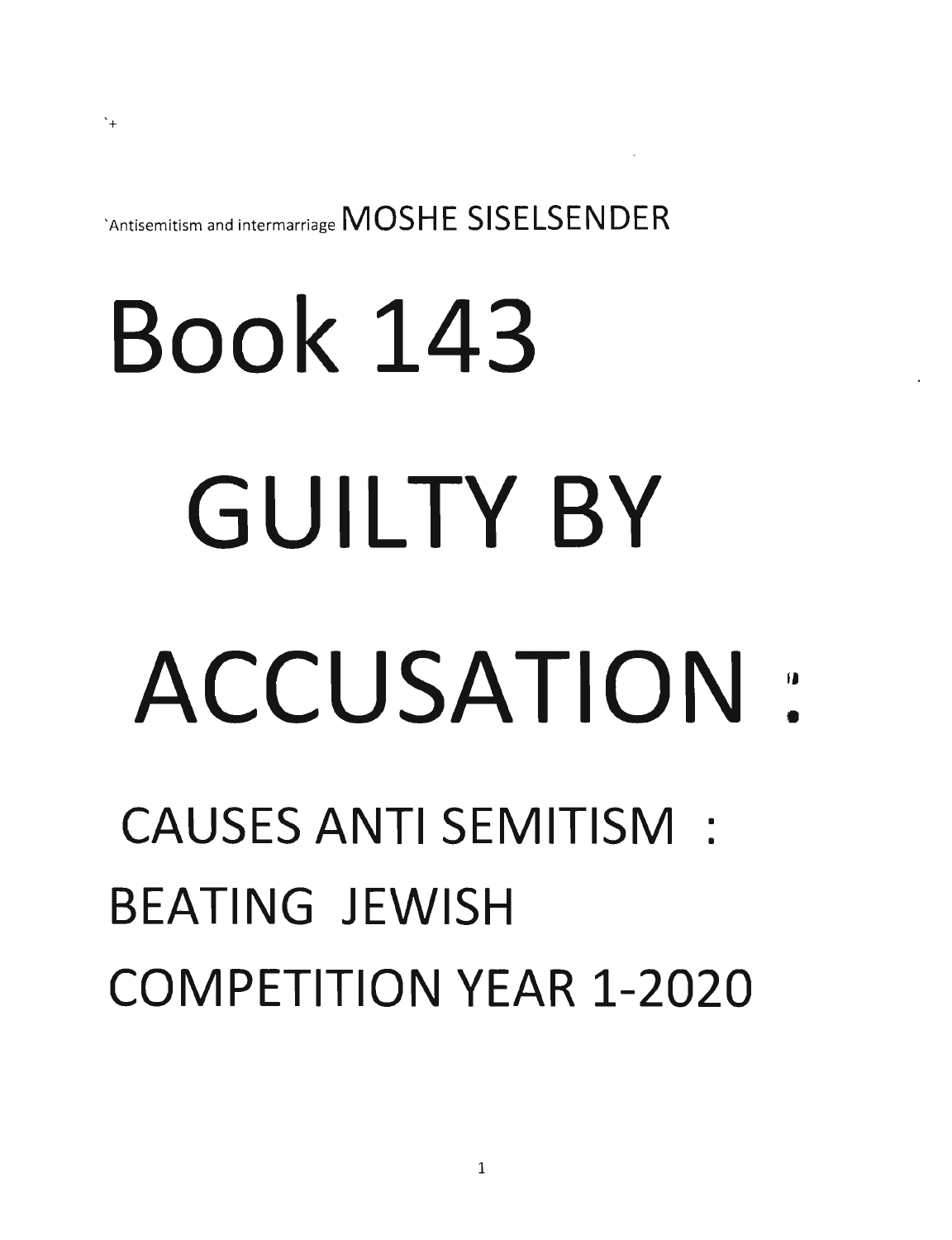Why is it that all enemies are united when it comes to blaming the Jew?

Why are all religions ready to destroy each other; but united in destroying the Jew?

I have in my writings suggested certain ideas about Anti Semitism causes and possible solutions. I am but a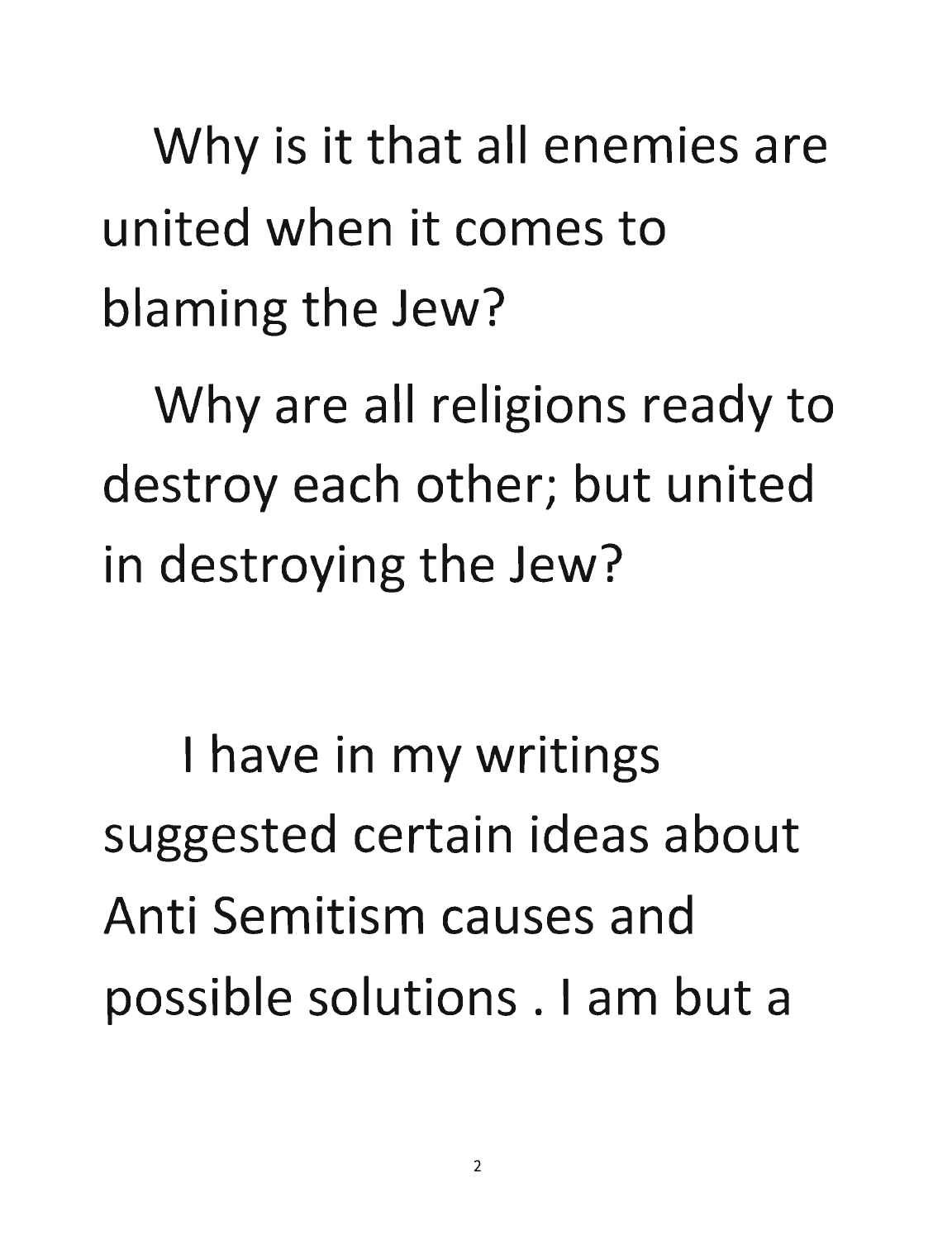single voice in an ocean of **thinkers.** 

**There exists the reality that Jewish life is threatened in**  Europe and also in the USA. **Jews have been harassed.** 

**Jews have been insulted.** 

**Jews have been assaulted.** 

Jews have been raped.

**Jews have been robbed.** 

**Jews have been Killed.**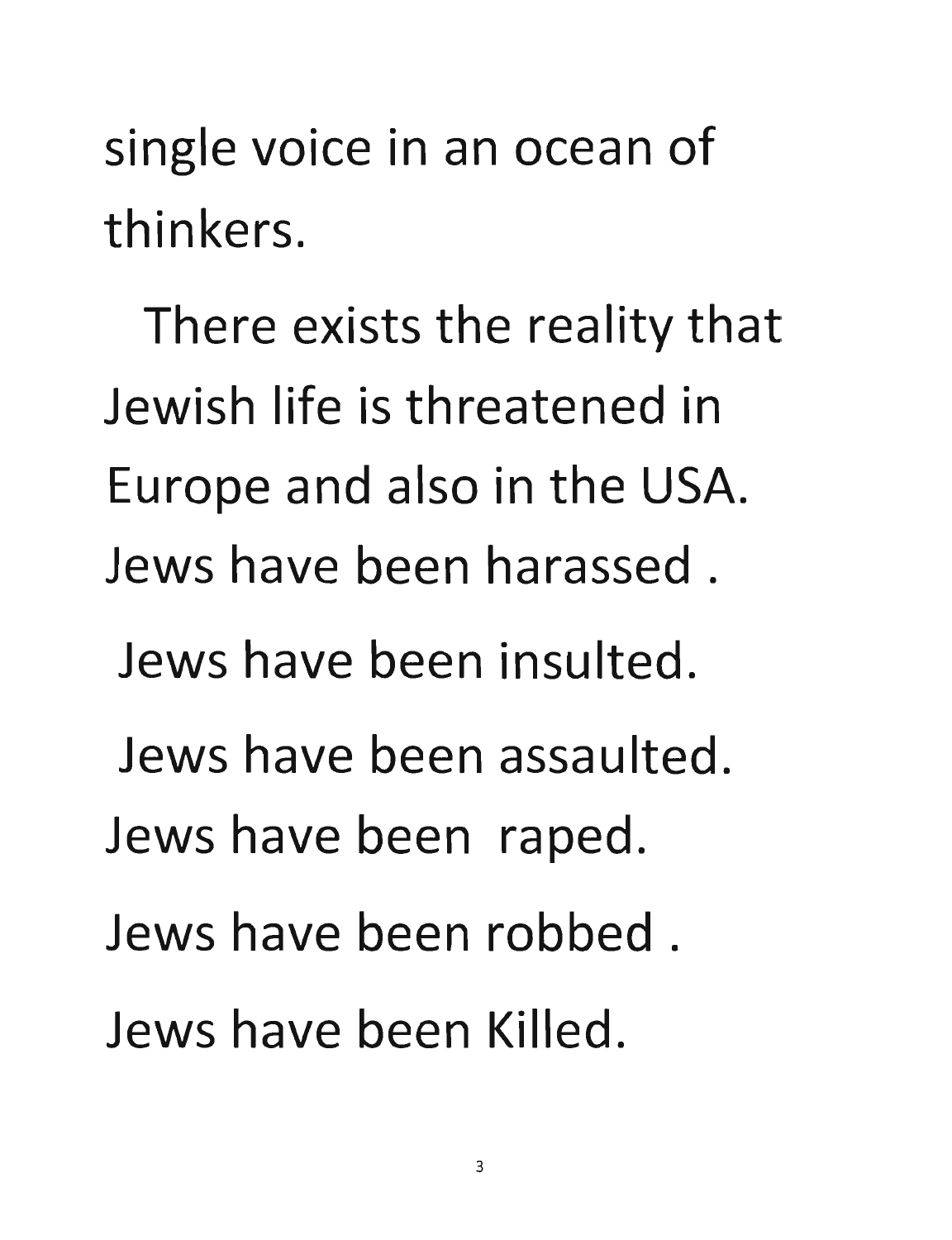Democracy freedom of speech is exploited to incite the masses the ignorant the brain washed to harass the Jew to insult the Jew to rape the Jew to rob the Jew to murder the Jew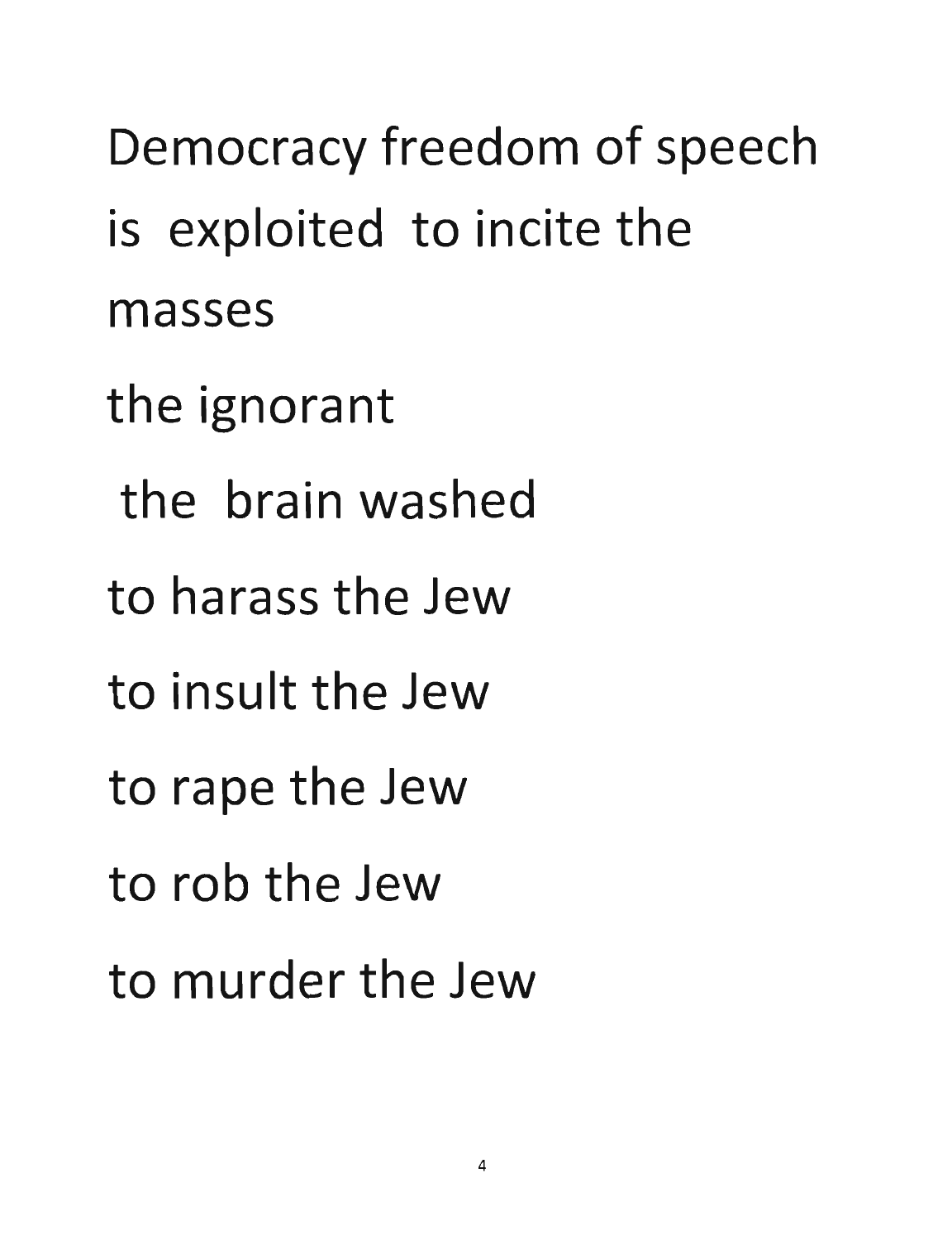## The 5<sup>th</sup> and 14<sup>th</sup>Amendments of DUE PROCESS

## in the USA Constitution

has been perverted and violated with impunity by the false media that have become a tool for agendas not for the dissemination of the truth of facts. They disseminate falsehoods masked as "news." The media newspapers radio television are a propaganda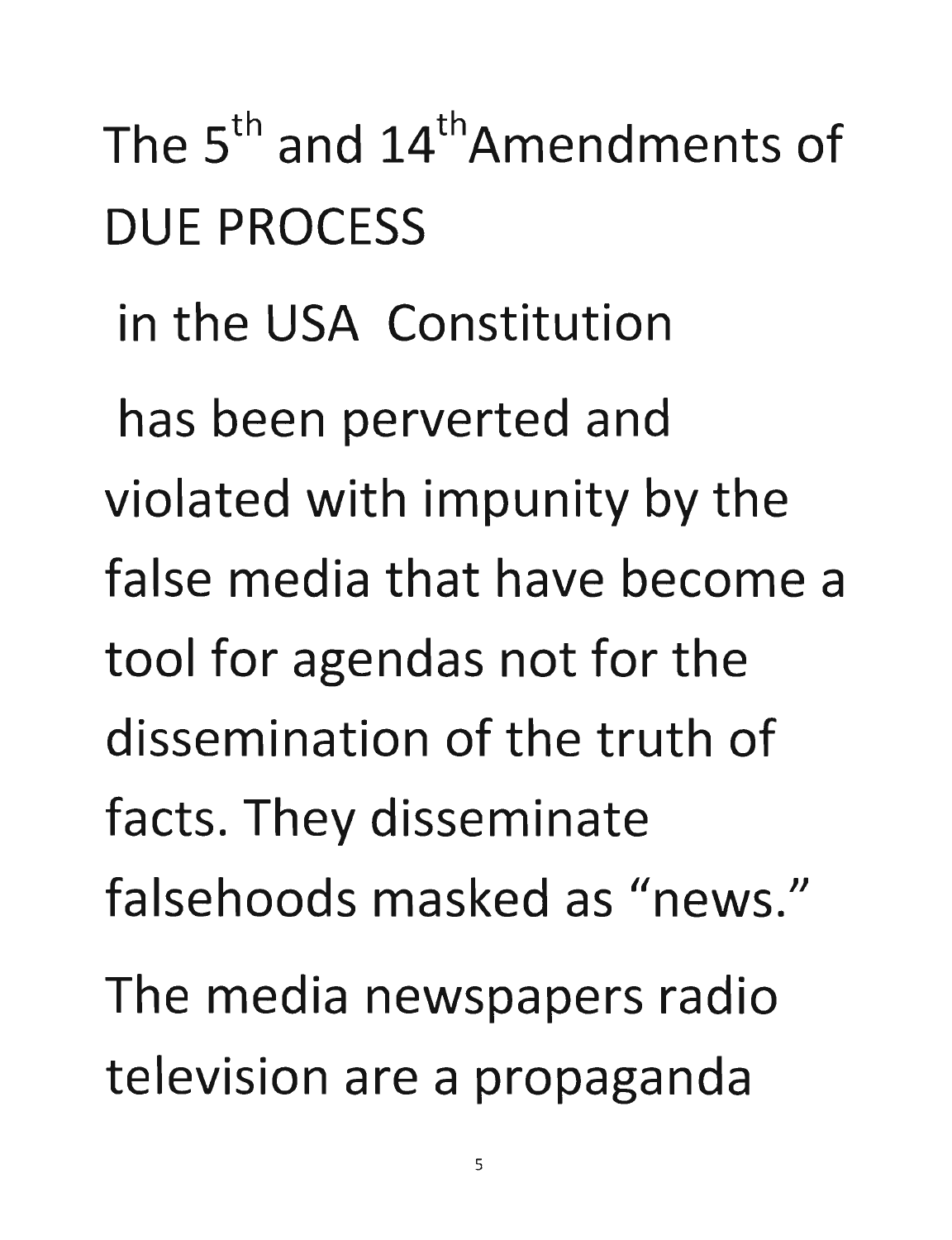**tool instead of a medium of**  serving the public good. The media have prostituted their **reputation for integrity. They lie** 24/7 **/365.** 

Also public figures members of USA **and State houses of representatives engage in promoting party agendas;**  instead of working for the good of USA society.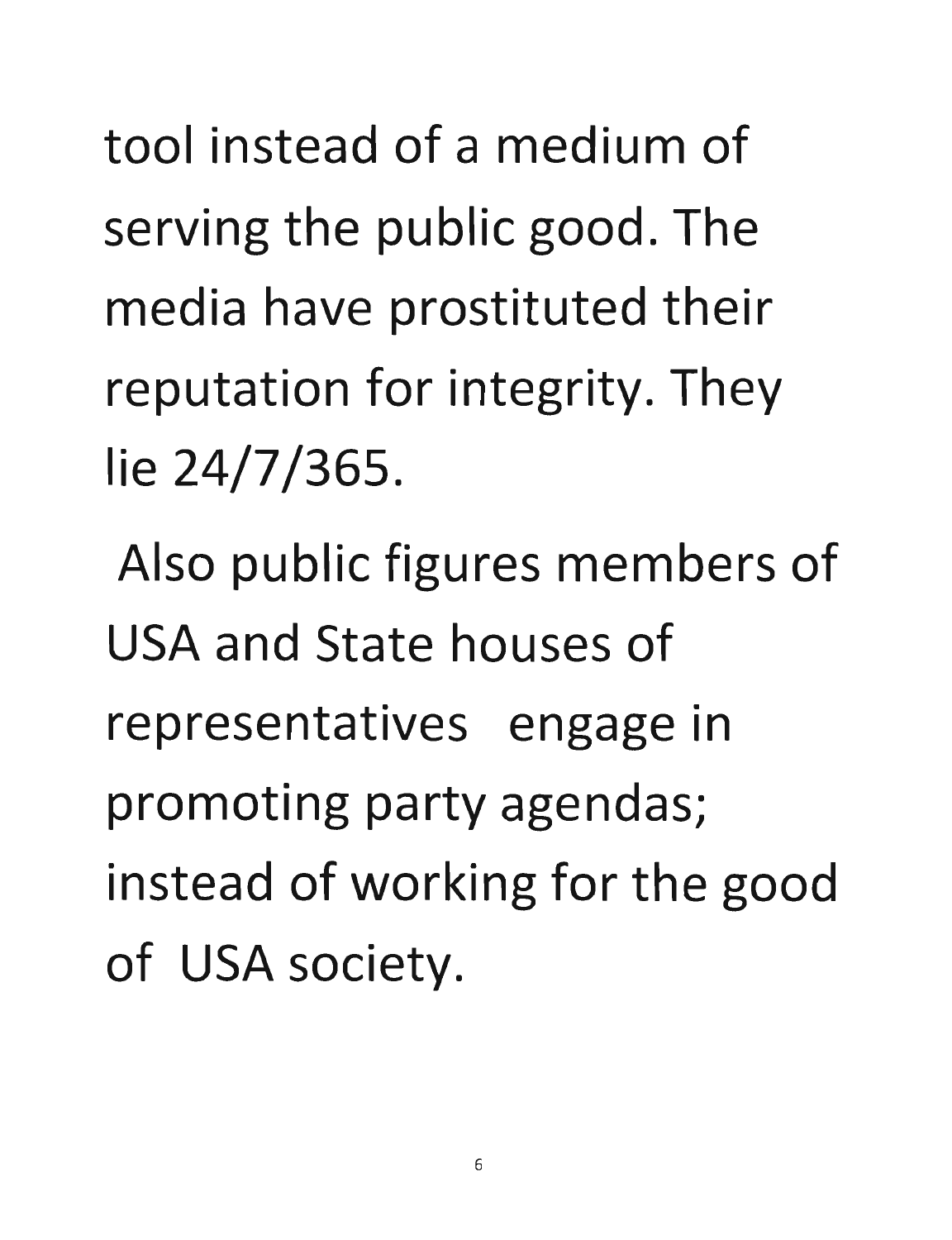They are supposed to be the setters of integrity. Instead they have prostituted themselves to be towers of deceit fabrication bribery and decay of democracy and liberty,

They throw under the bus all semblance of fairness and due process.

Guilty by accusation has become mainstream.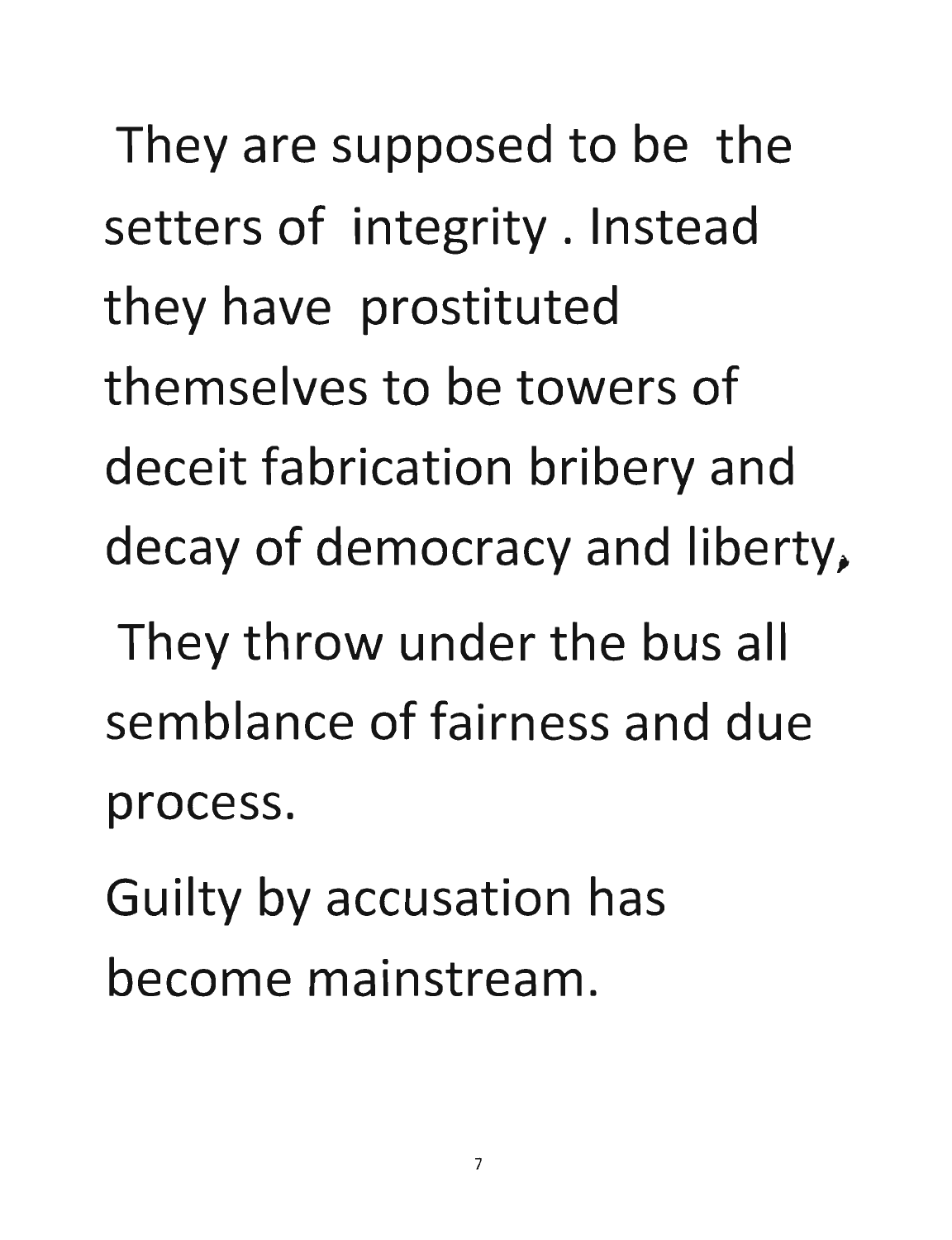**The safeguards and Federal rules of Evidence are ignored.**  Or applied only when applying **to your own members and furthering your own agenda.**  This is very frightening for all **individuals regardless of their religion gender skin color or national origin.** 

**Historically, Jews more than**  any other group. Anti-Semitism is synonymous with denial of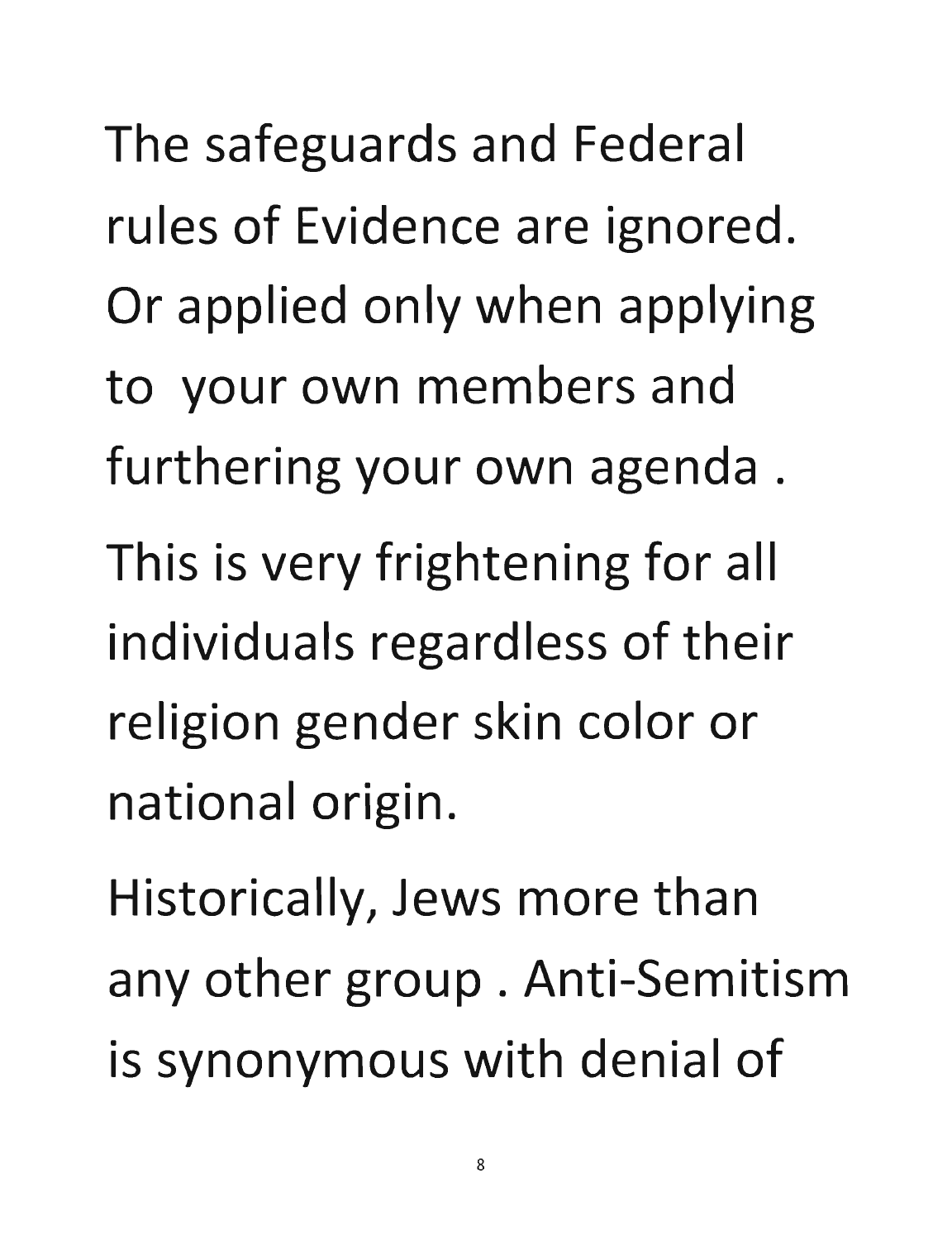DUE PROCESS.

For 1500 years the European Christian Church singled out Jews to differential treatment.

Unless Jews agreed to convert to Christianity Jews are accused as sharing the guilt and curse of crucifying Jesus Christ. Not until recently 1965 has the Catholic Church changed its theological position that not all Jews are guilty of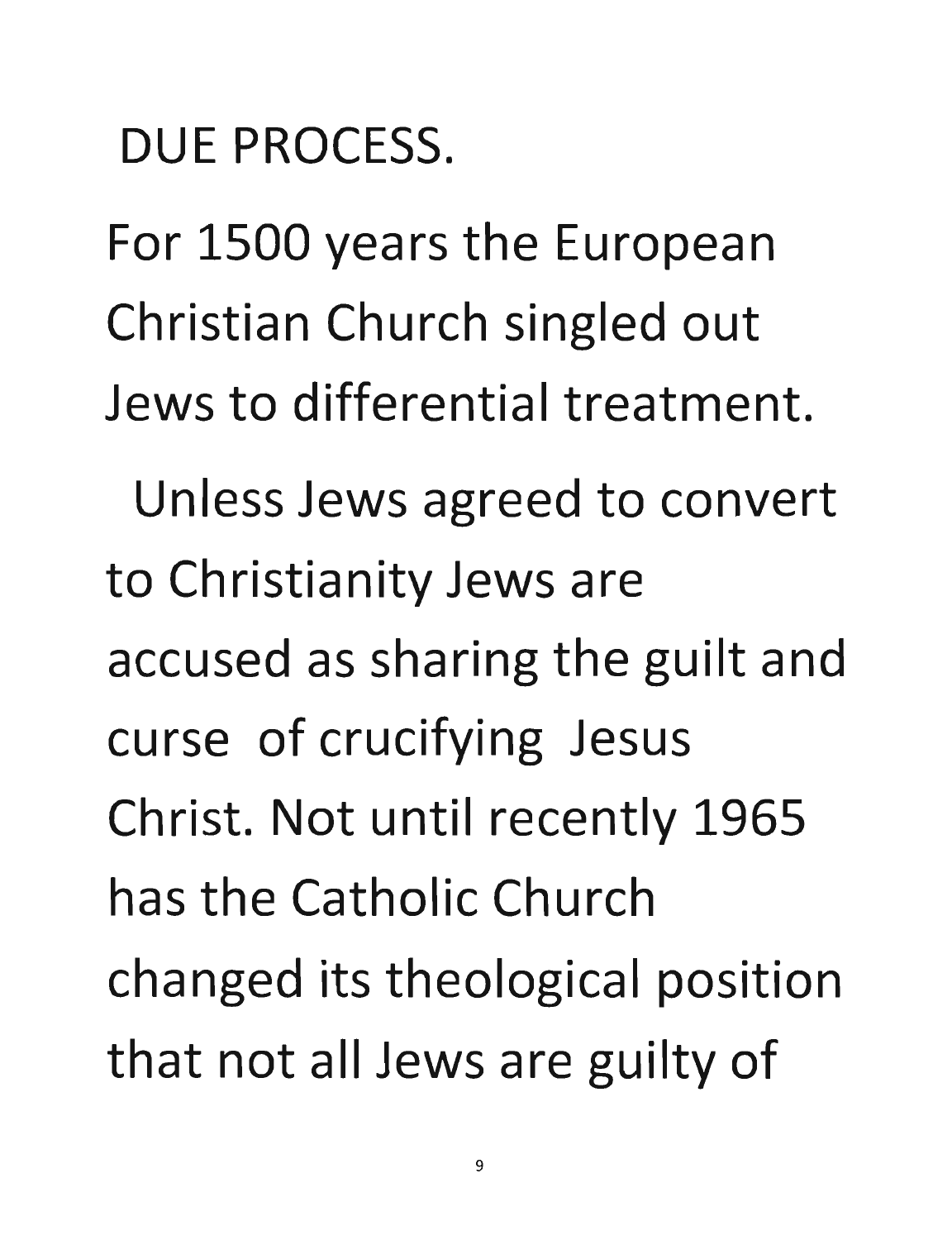deicide. Certainly not Jews living today. Some Protestant Churches have followed suite.

However with the exception of the Catholic Church most Protestant Churches still spend millions to convert Jews to Christianity.

Certainly all Churches are deeply distressed if a gentile converts to Judaism. If a member marries a Jew and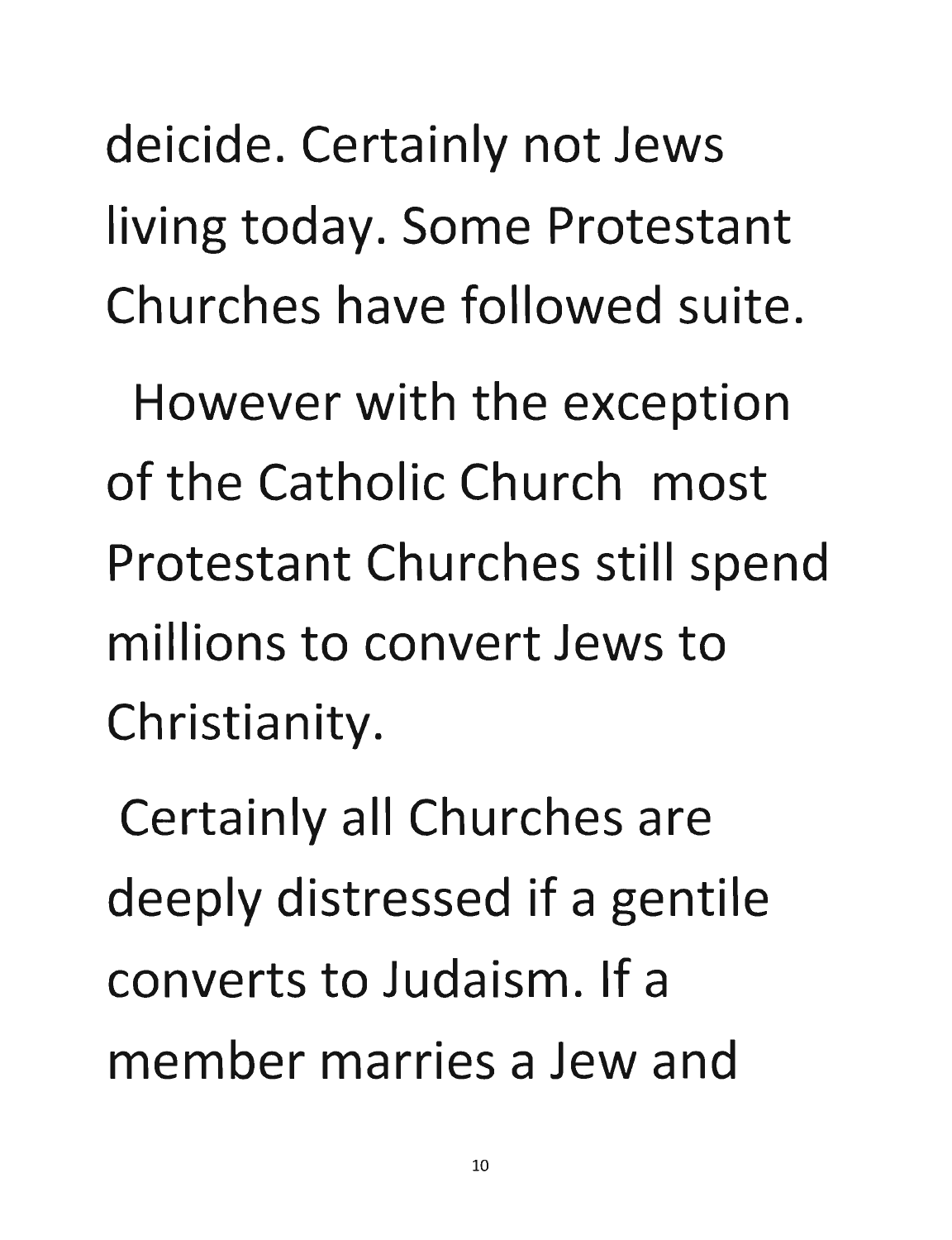converts to Judaism this is viewed as a slap in the face to the Christian faith.

Then all hell will break loose either immediately or sometime in the future.

With the new mainstream of guilt by accusation intermarriage of Jews that results in conversion to Judaism is a calamity for all Churches. Inter marriage exists in the USA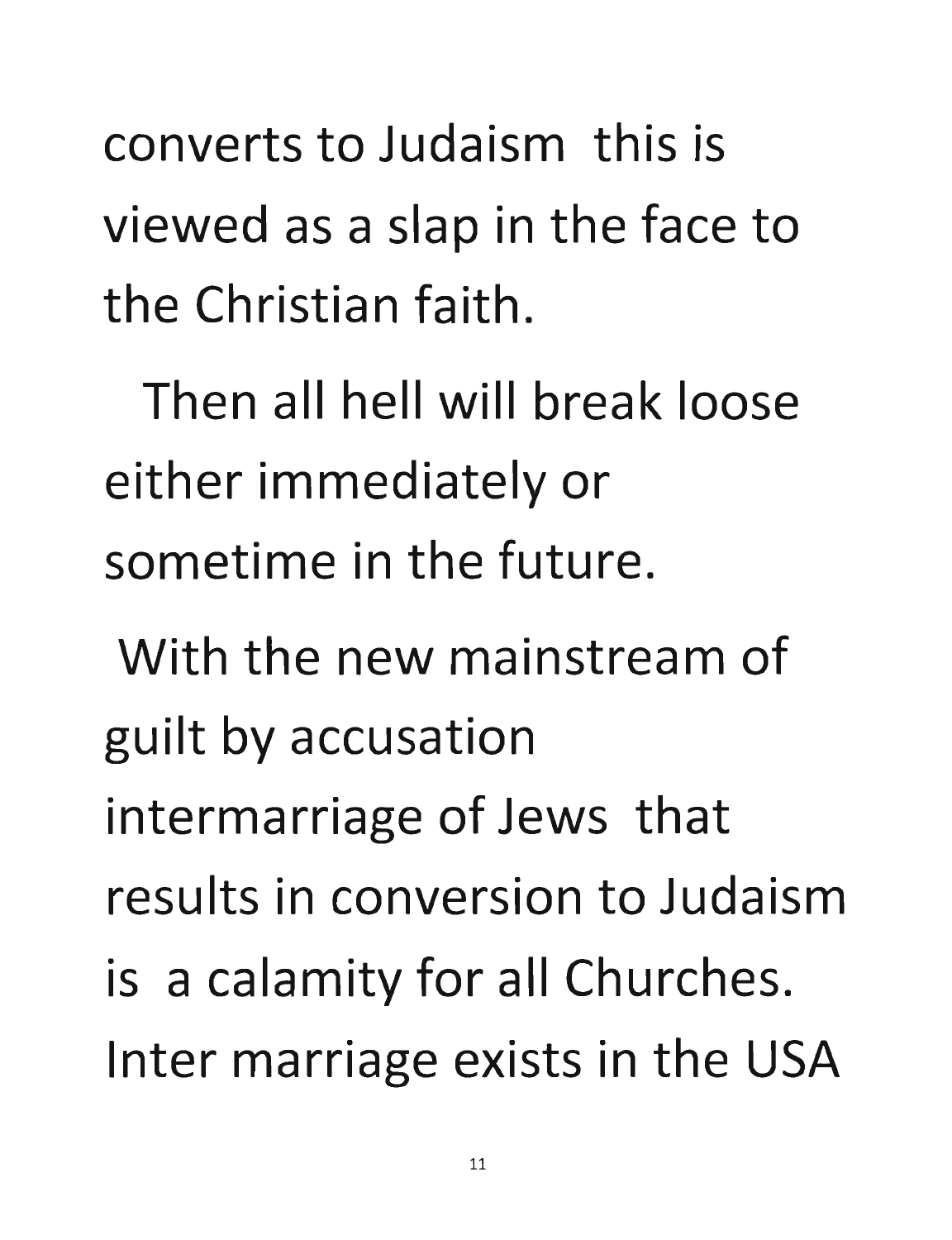**and Europe. Over** 50% **in the**  USA **and world. This is an other**  factor and can explain the **correlation between inter marriage and anti Semitism.** 

**The tsunami by Jews to beat all odds and come into first place in all fields and beat non Jews in all fields is one of the causes of the holocaust.** 

Franz Joseph in the late 17005 the Austrian Emperor and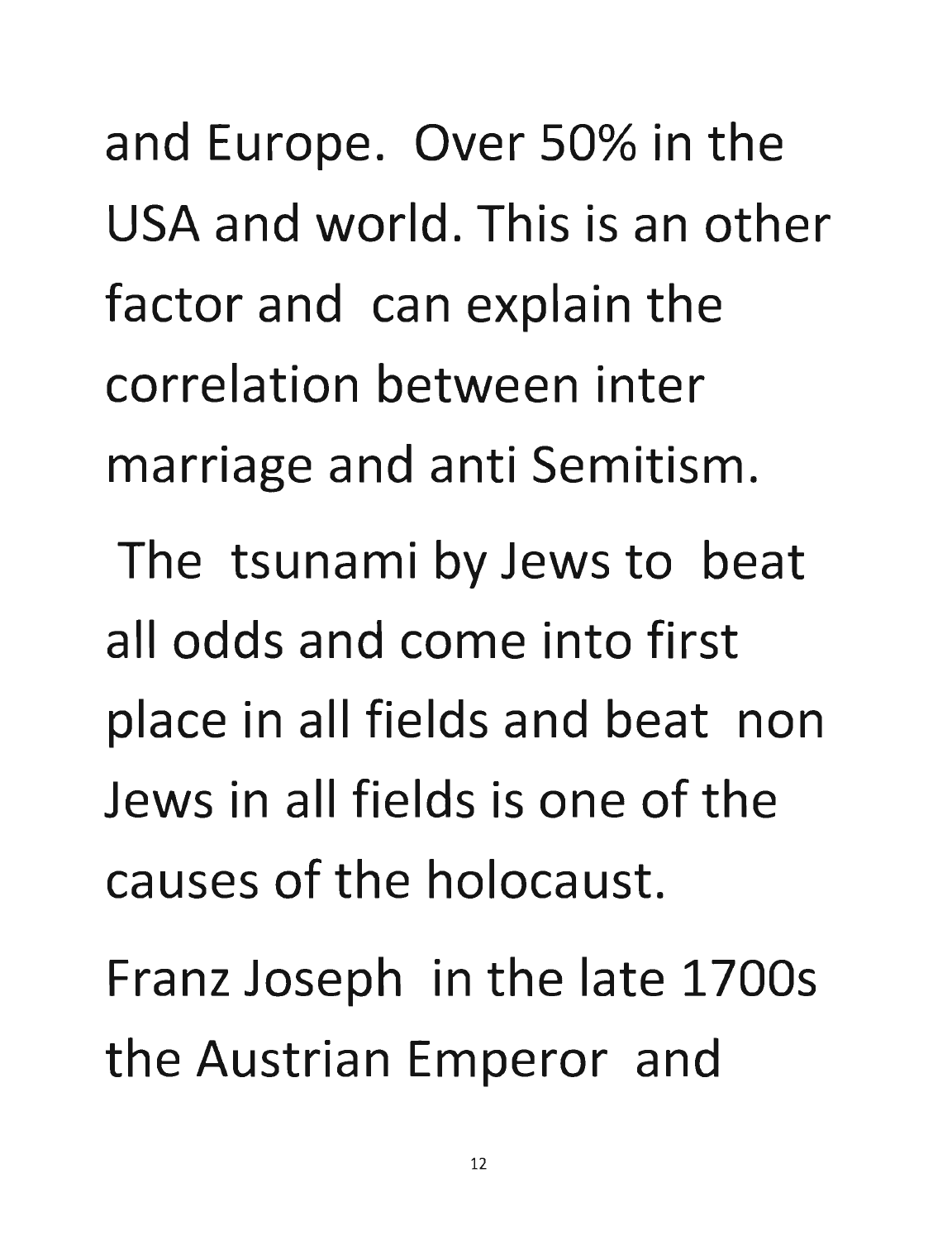Napolean Bonopart in the early 1800s the French Emperor emancipated and gave Jews equal rights and opportunities. In effect Jews were enabled to compete with non Jews. Because of Jewish superior abilities they beat non Jewish competition.

Jews won proportionally to their population where ever in the world they had equal rights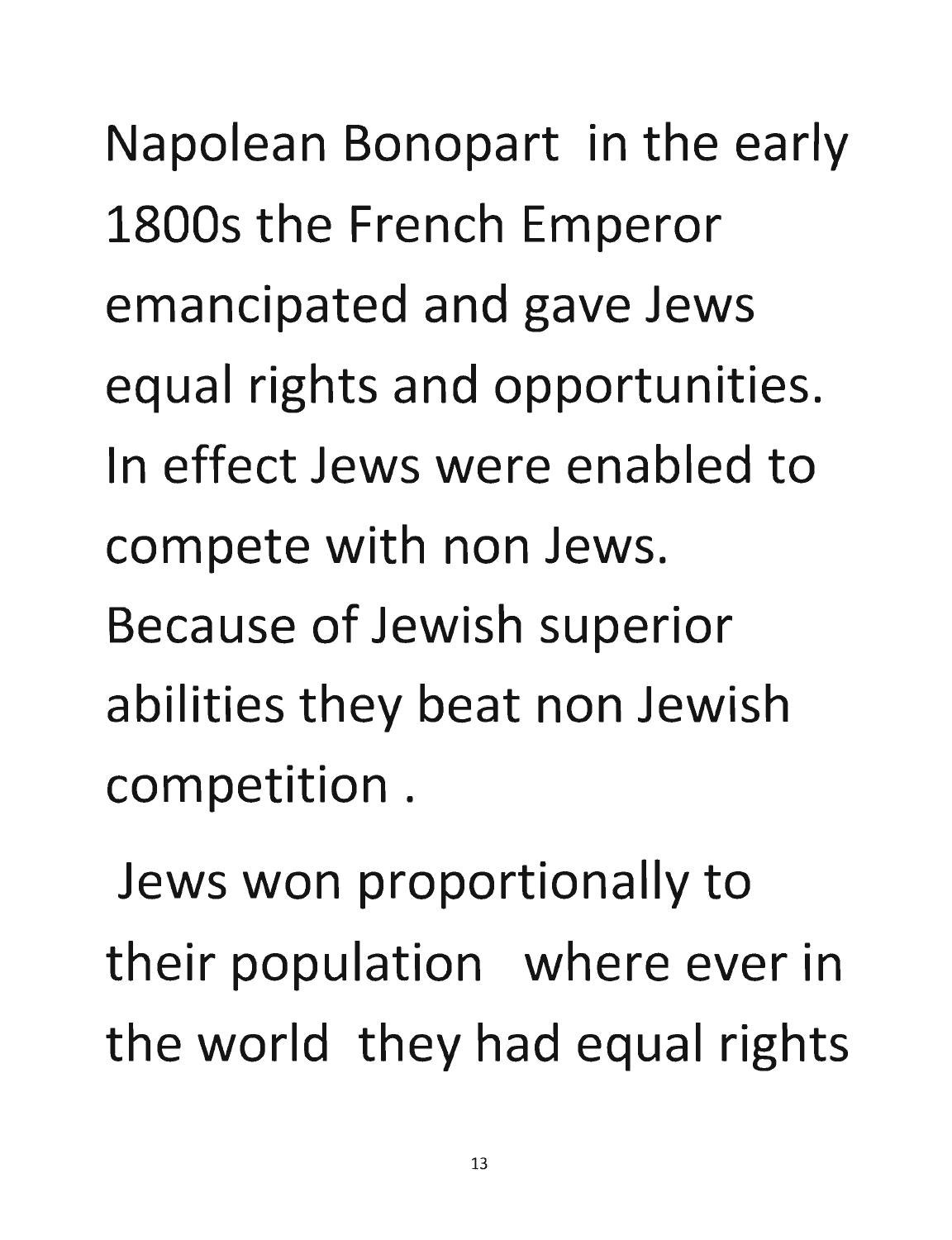more posts in all fields as **compared to other ethnic and**  religious groups.

**Together with their winnings**  they won the rewards of **wealth prestige and political influence. With their newly acquired wealth they also won the hearts of the most beautiful**  non Jewish women - many who agreed to convert to Judaism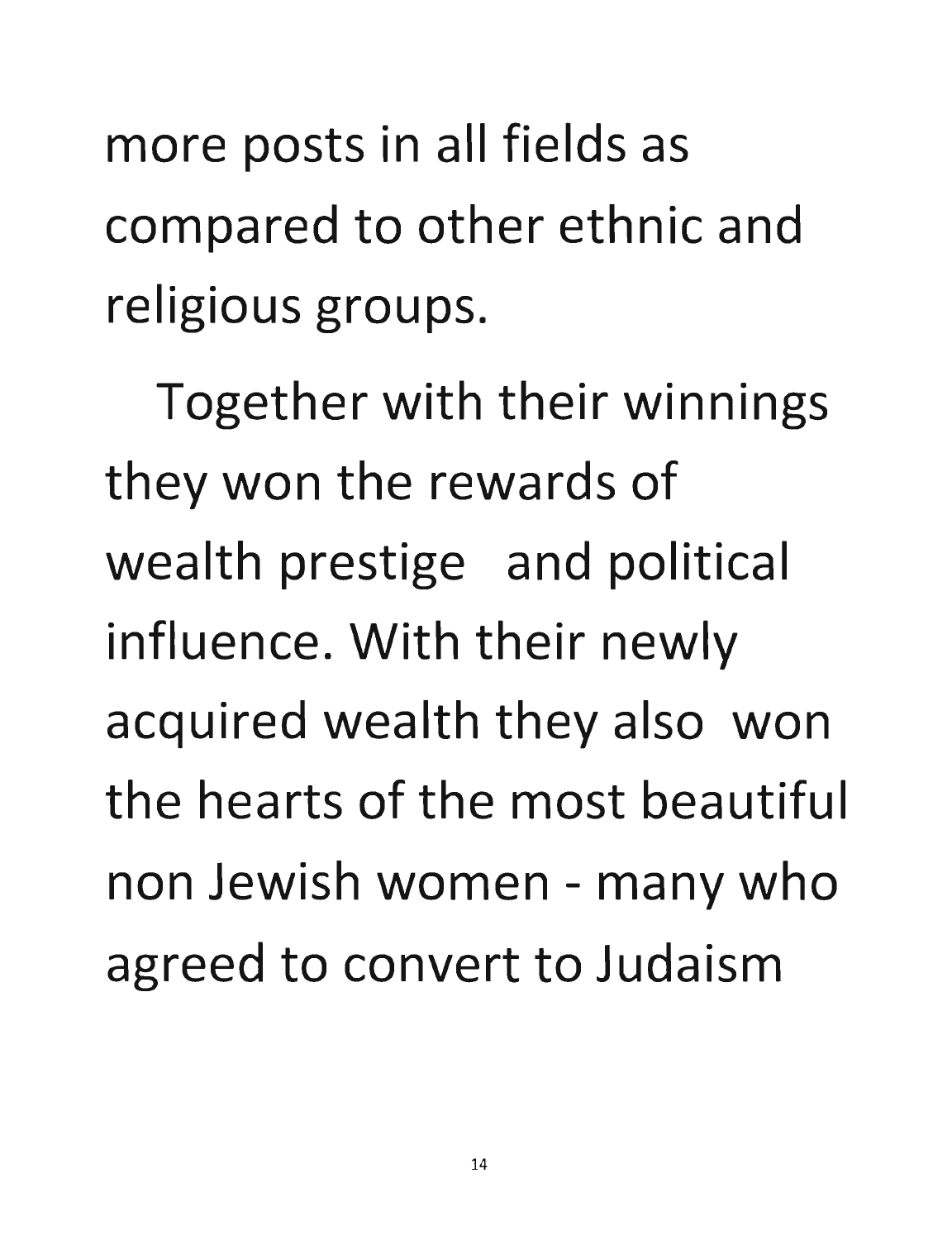What the Jews did not realize that they ipso facto also won the jealousy envy and hatred of all their non Jewish neighbors.

In Austria in the late 1800 there existed politicians who agitated against Jewish competition. Their platform was to remove equal rights from Jews. When ever they could not compete with the Jew they reverted to the 1500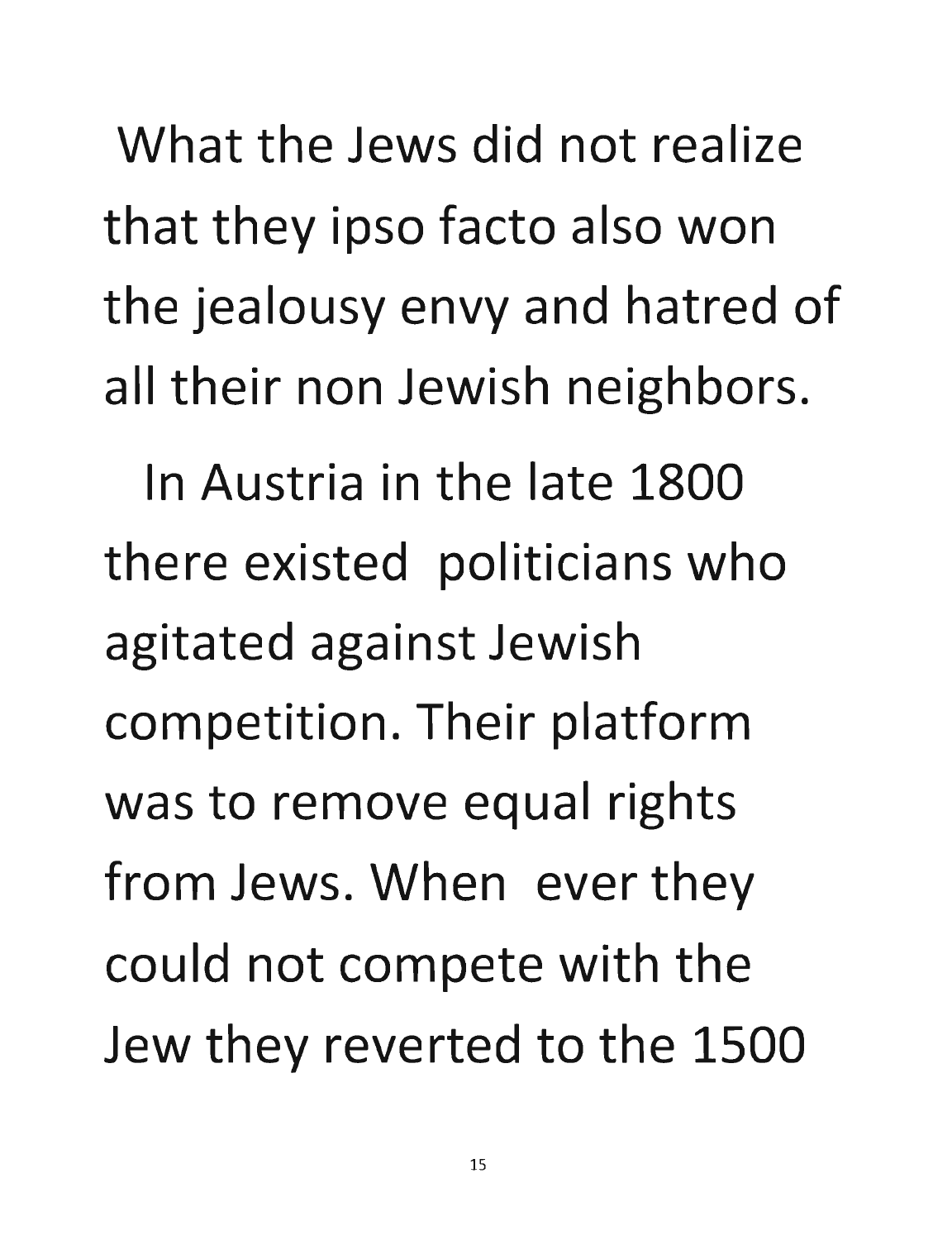year old lies about the Jew. The Jew is the Christ killer. All Jews are thieves.

In 1960 at an ivory league University an assistant Dean gave a lecture at one of the clubs in the University. He broadcast "all Jews are thieves".

In 2019 Jewish students filed papers that would cut off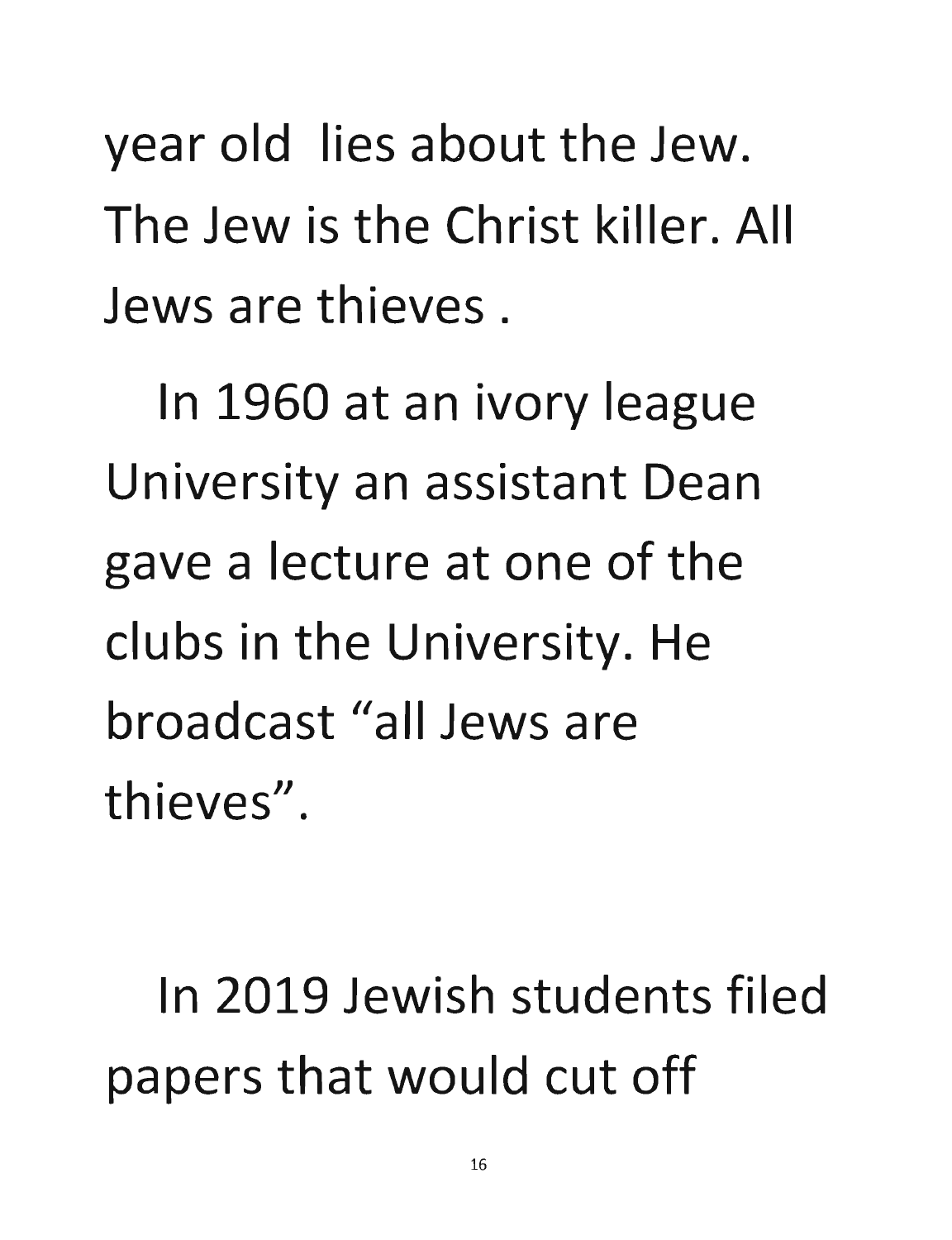Columbia University and Pennsylvania University grants from the Federal Government because the school fails to protect them against anti Semitism . They are harassed assaulted intimidated by anti Semitic students and faculty.

In 1944 In a Russian resting place a Jewish Russian captain was present at supper when another officer opened up with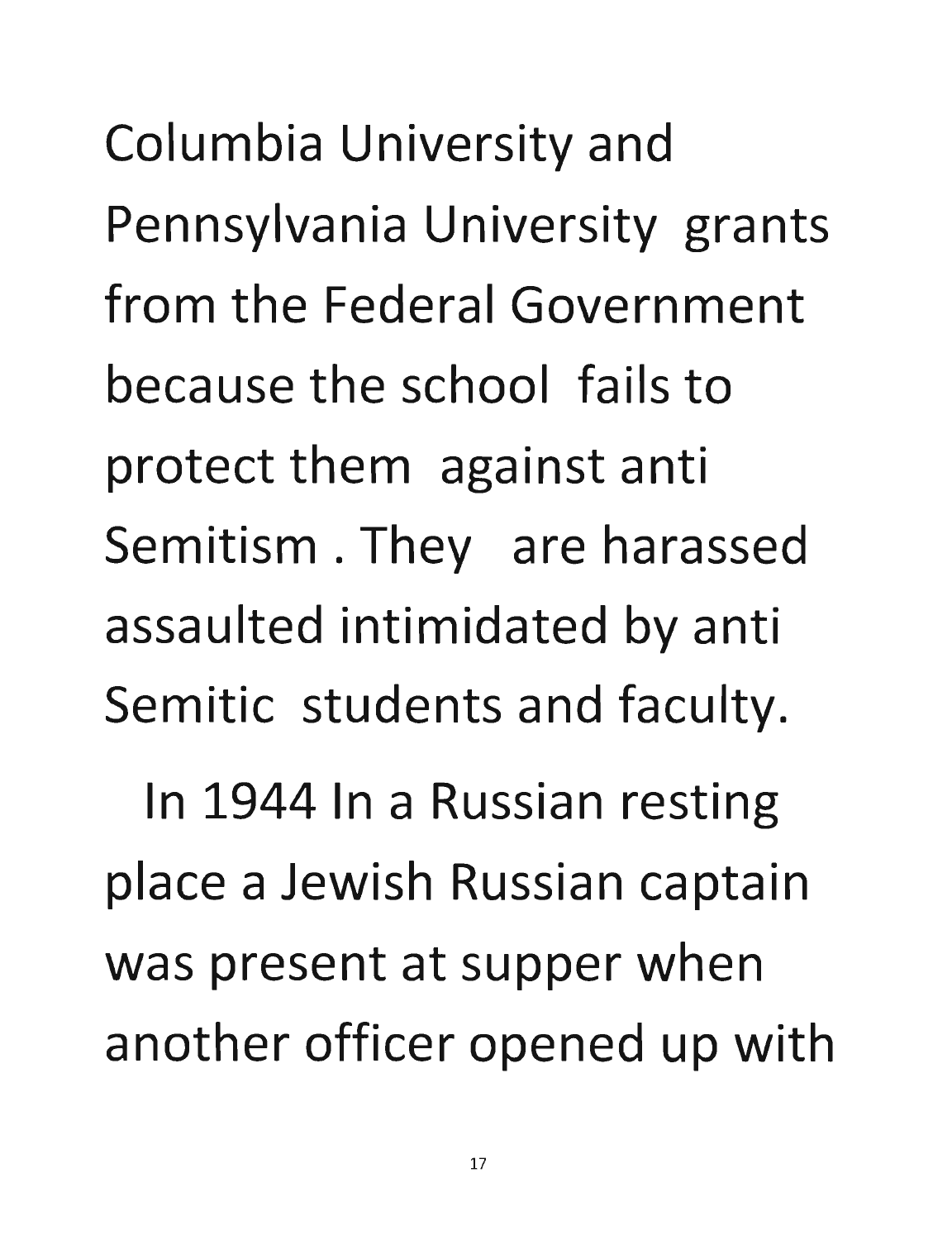anti Semitic lies. "All Jews are Christ killers all Jews are thieves. All Jews deserve to be killed. Hitler and theNazis are doing wonderful job of gassing and shooting Jews."

The Jewish Captain took out his gun and shot the anti Semite from underneath the table.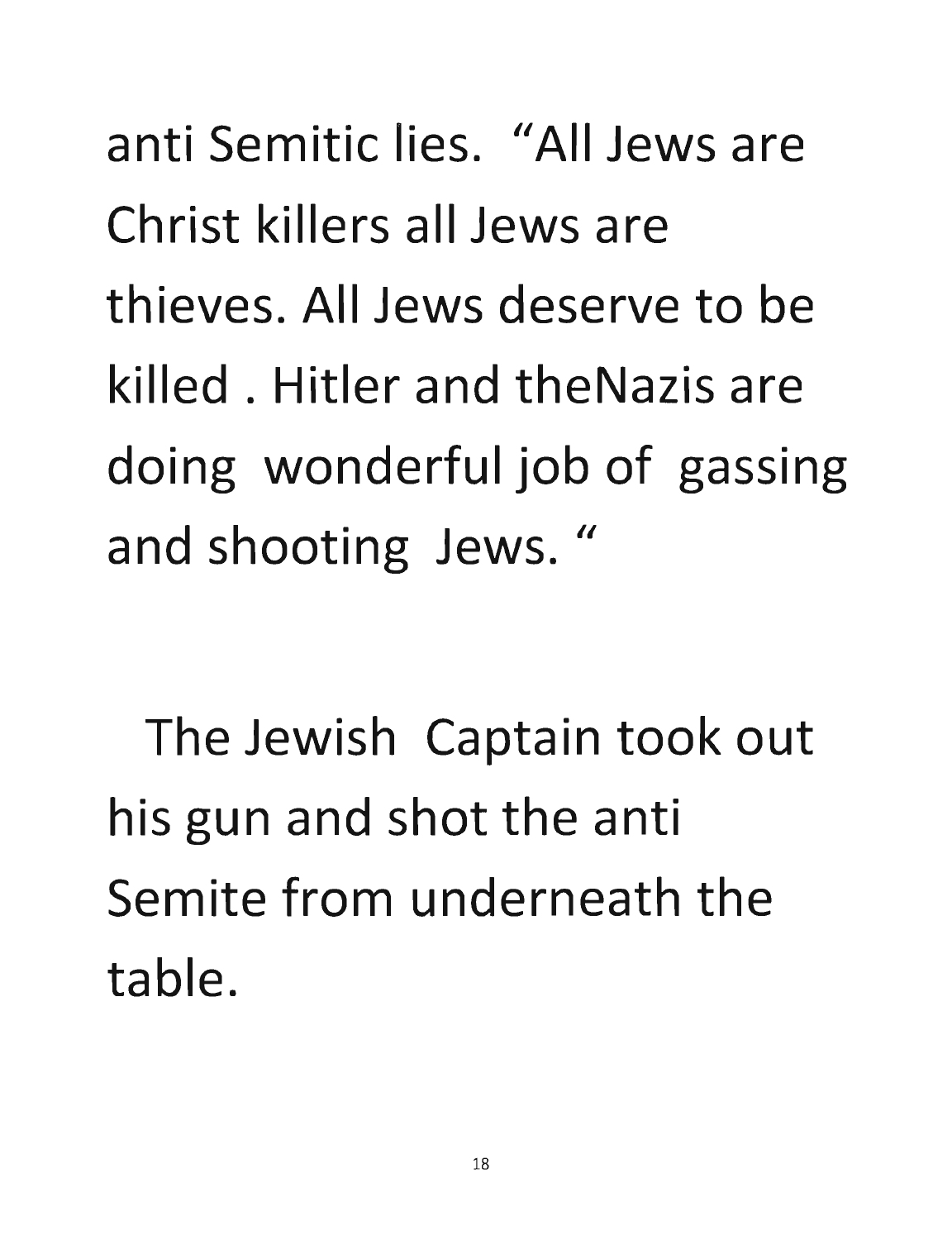There were no more anti Semitic out bursts after that.

I am opposed that one take such action and take the law into his hands. One must follow the law.

When anti Semites lie "You can't trust Jews Get rid of the dirty Jews."

What they really are saying "get rid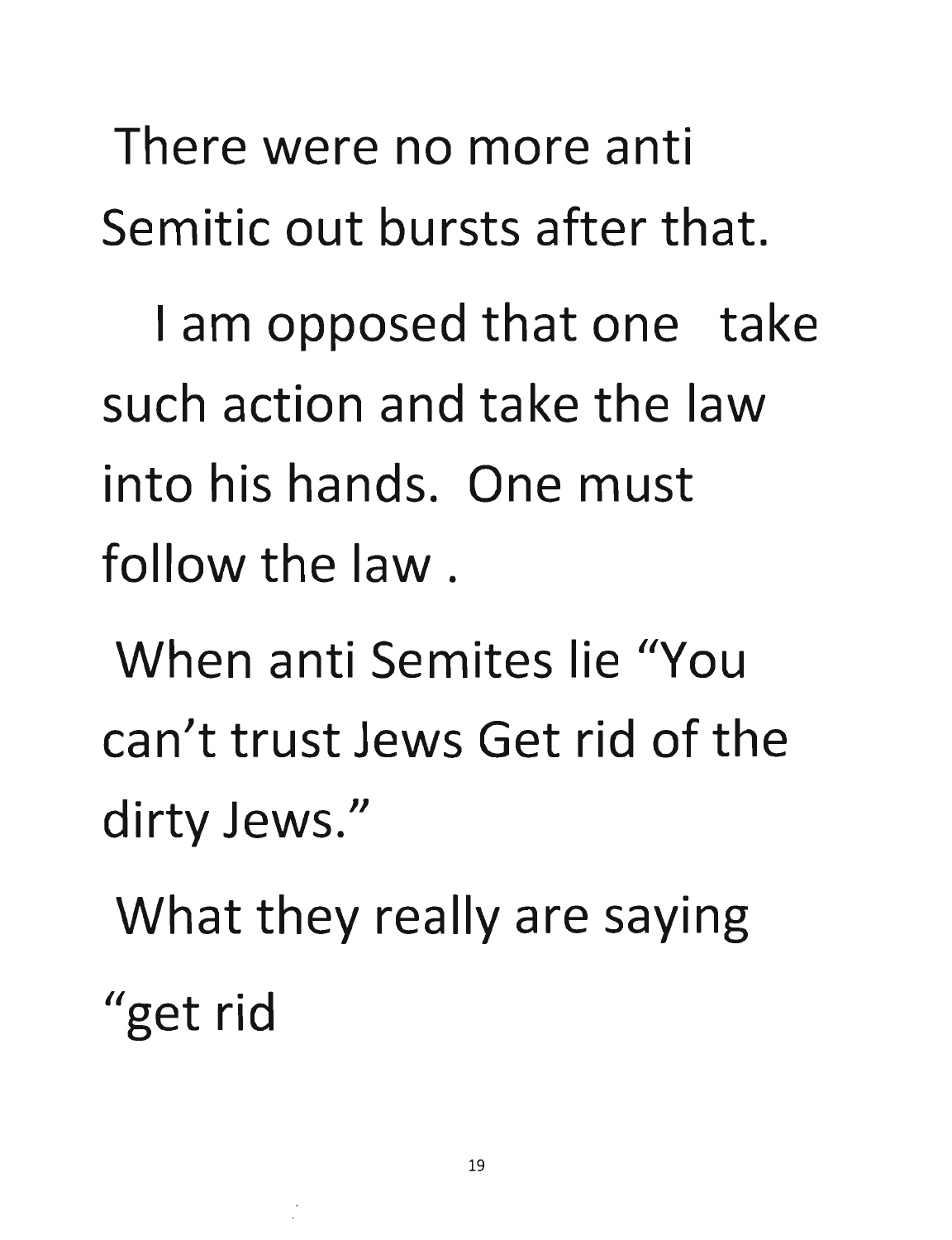**of** 

**Jewish** 

competition."

Because of the pre existing **hatred lies about Jews for the last 1500 it is not necessary to prove accusations.** 

The Jew is guilty because he **is a Jew.** 

So it was for 1500 years.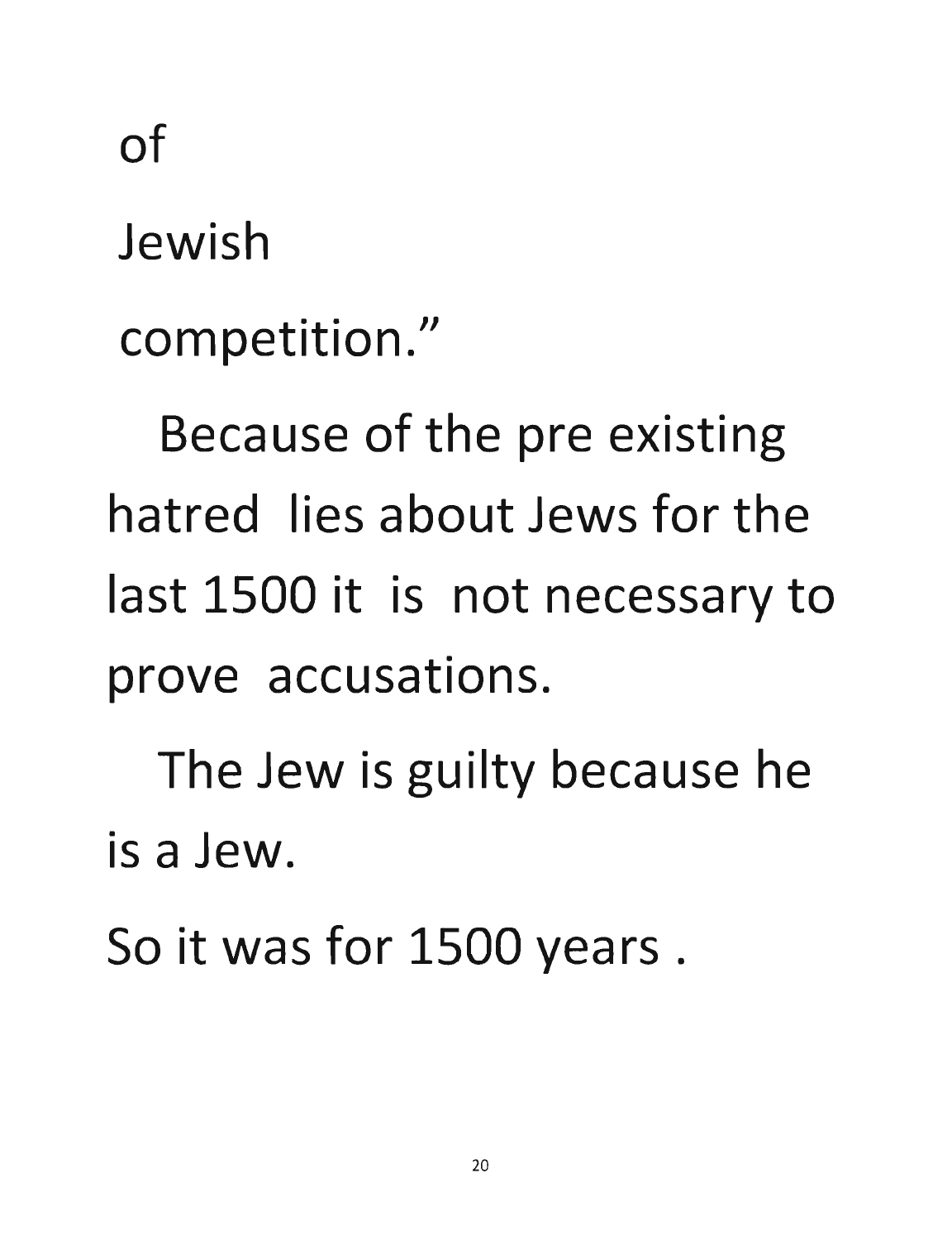So it is today in Europe and also in the USA.

In Europe Jews were accused of murdering a non Jew and using their blood to bake matzos. Jews were accused of poisoning the wells in the middle ages. When one of the so called victims appeared alive the mob were advised that he was really killed to use his blood for Passover matzos but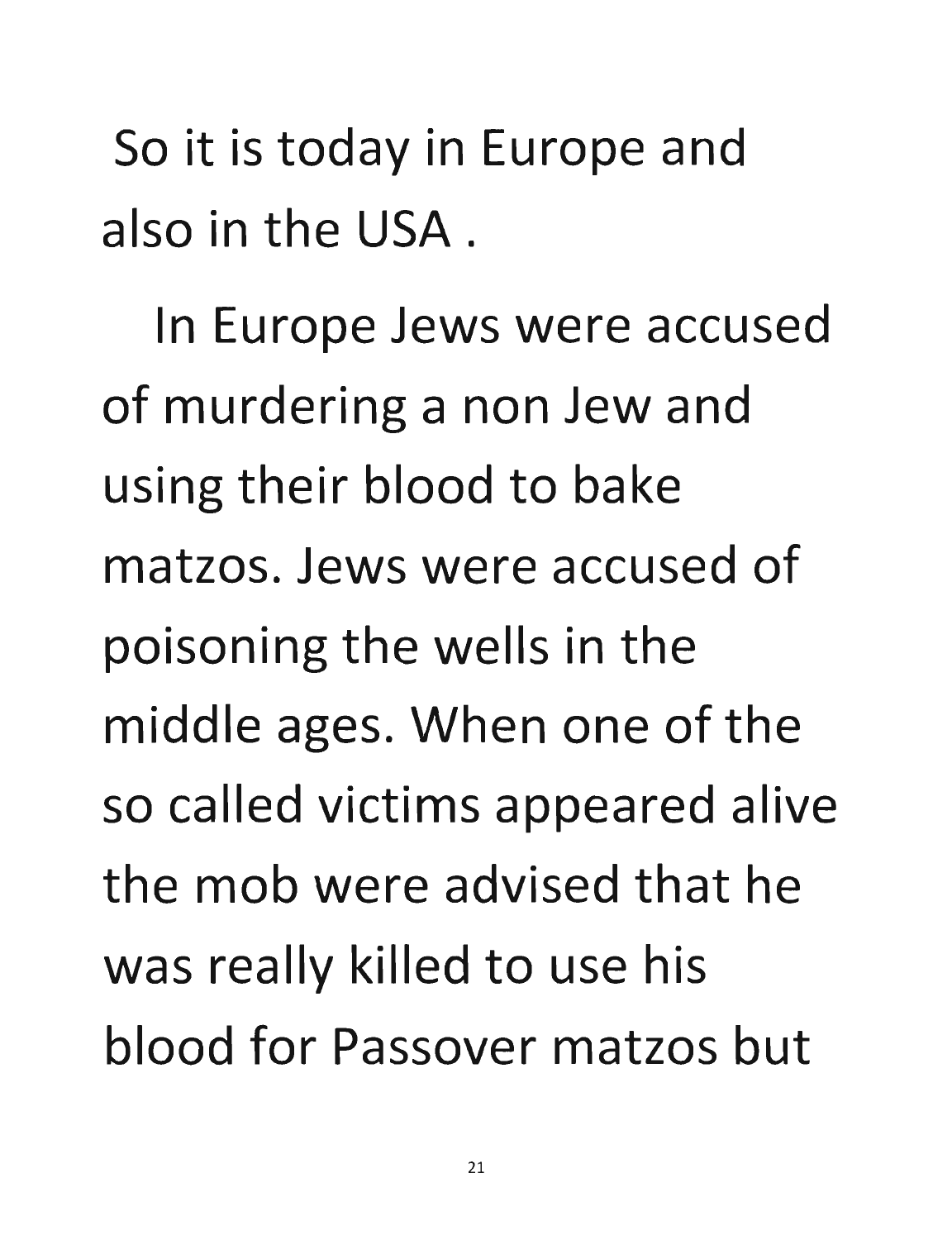**he was resurrected like Jesus Ch rist.** 

Every Easter Passion plays were performed to incite the mobs to rape plunder and **murder Jews.** 

**Jews were forbidden to enter any profession trade or farming or business where he**  would be competing with non Jews. Only money lending was permitted. When the nobles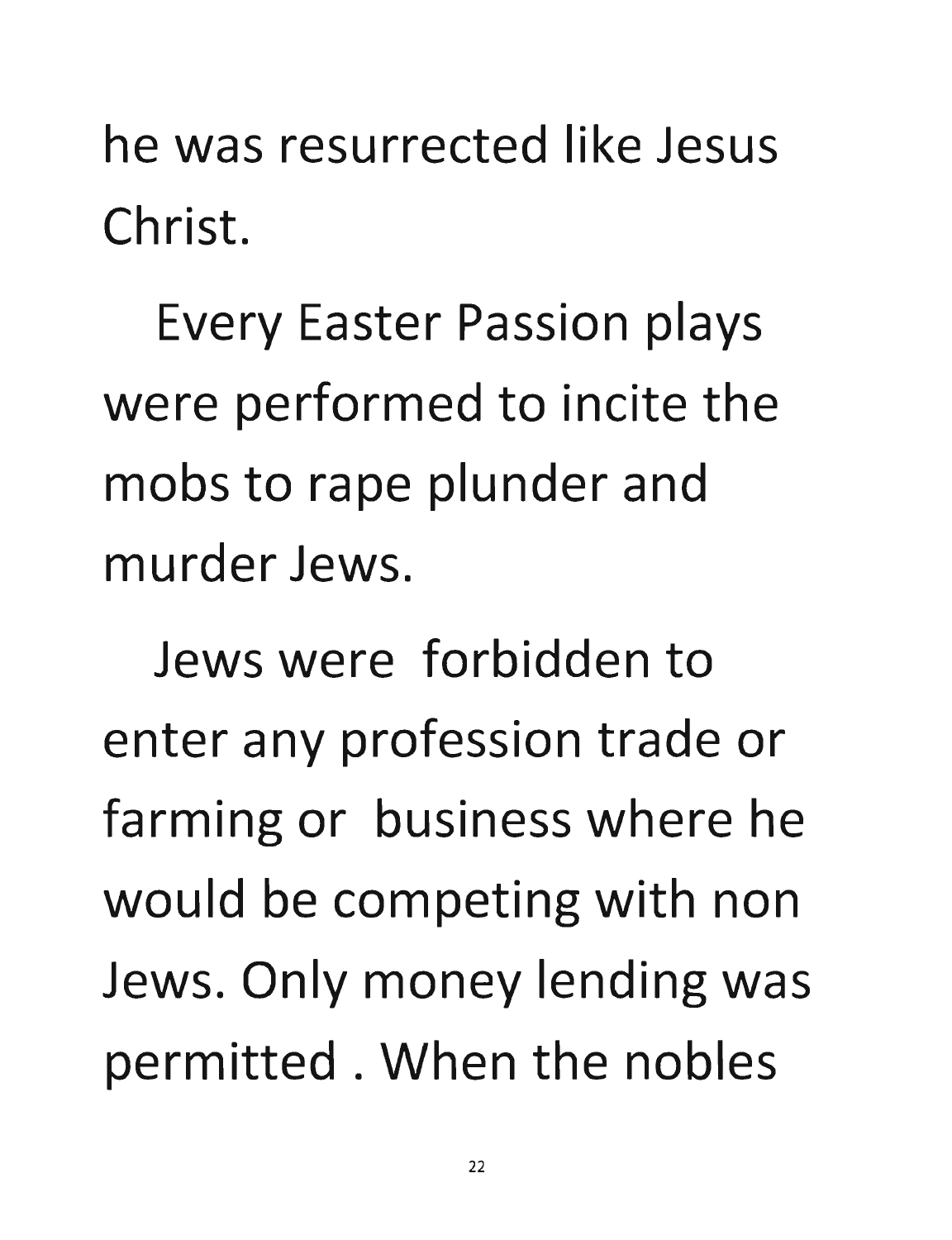and kings were unable to repay the Jew what they borrowed the Jew was exiled.

SO ALL THE DEBTS WERE IN EFFECT CANCELLED.

Thus when Fanz Joseph of Austria and Napolean Bonaparte of France enabled Jews to have equal rights and compete they in effect also ignited " black" lash of hatred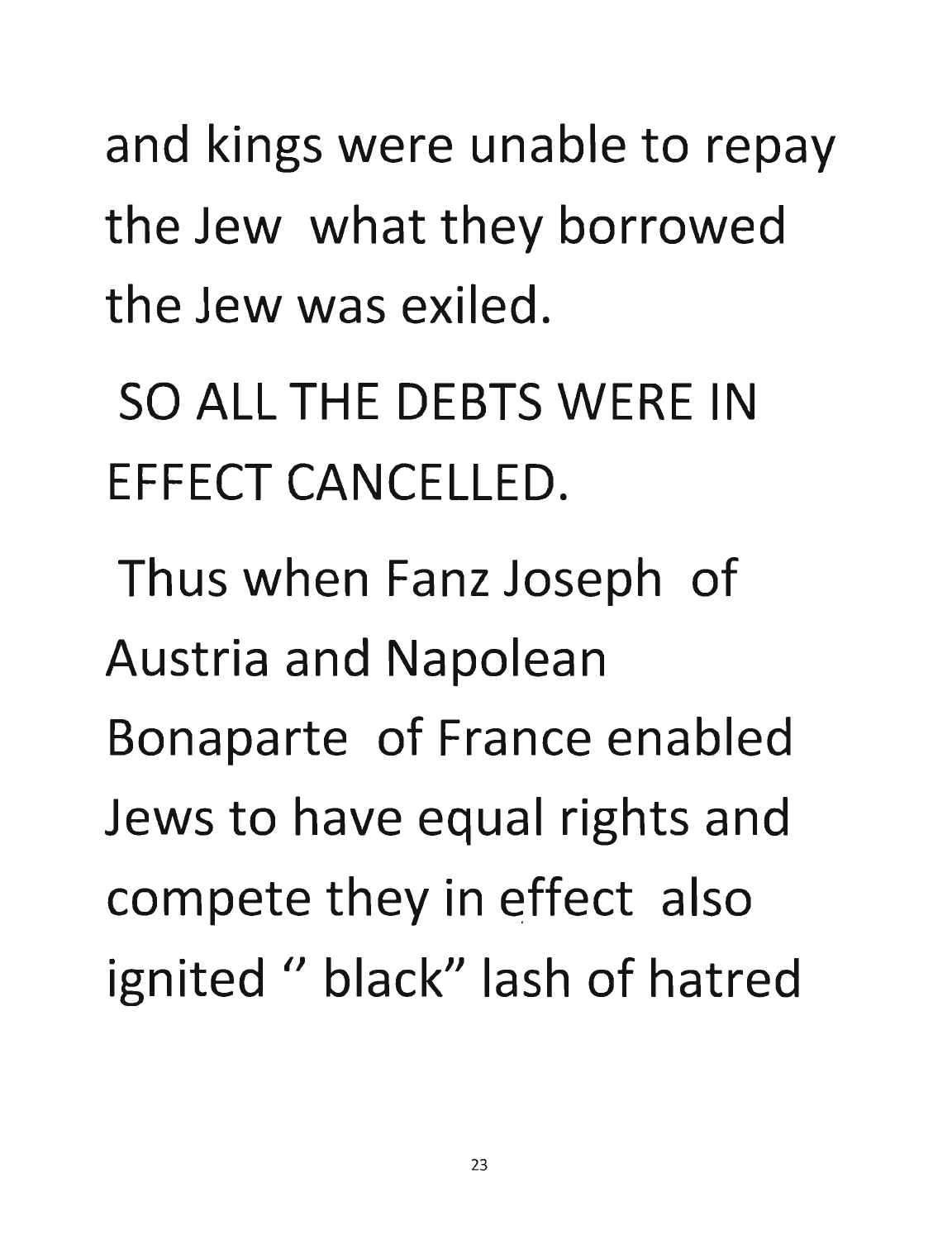**that was the fore runner of the holocaust.** 

**Jews are never accepted.** 

If Jews are given equal rights to **enable them to compete and**  win such rights are the fore **runners of future hatred and murder.** 

This historically is the Jewish • **experience.** 

**Thus when there exists over**  50% inter marriage rate there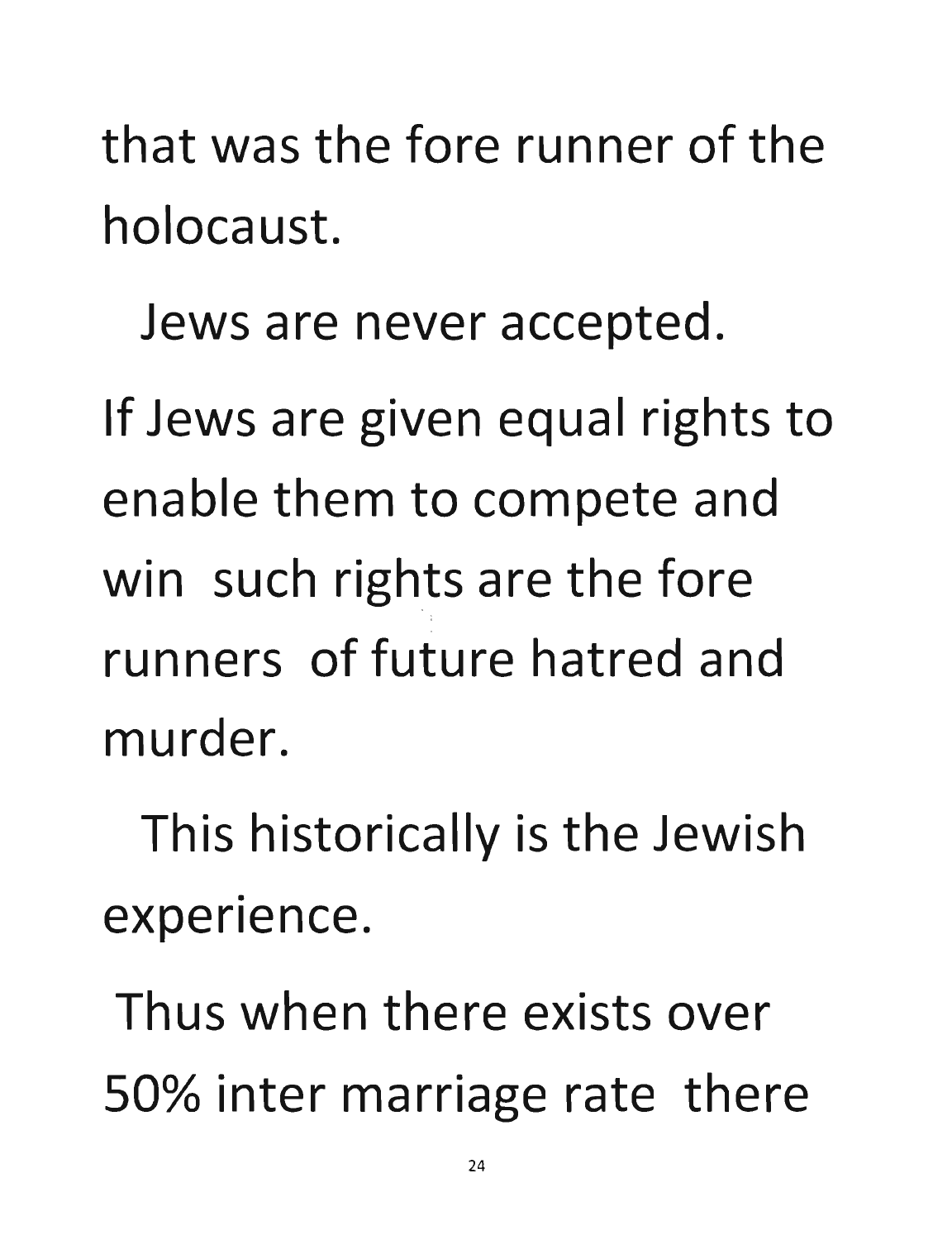simultaneously ushers in hatred and anti Semitism. If not immediately then it is lurking in the wings.

The non Jewish clergy all over the world is horrified by the statistics of Jewish inter marriage especially if the non Jewish spouse converts to Judaism or the children are to be converted to Judaism.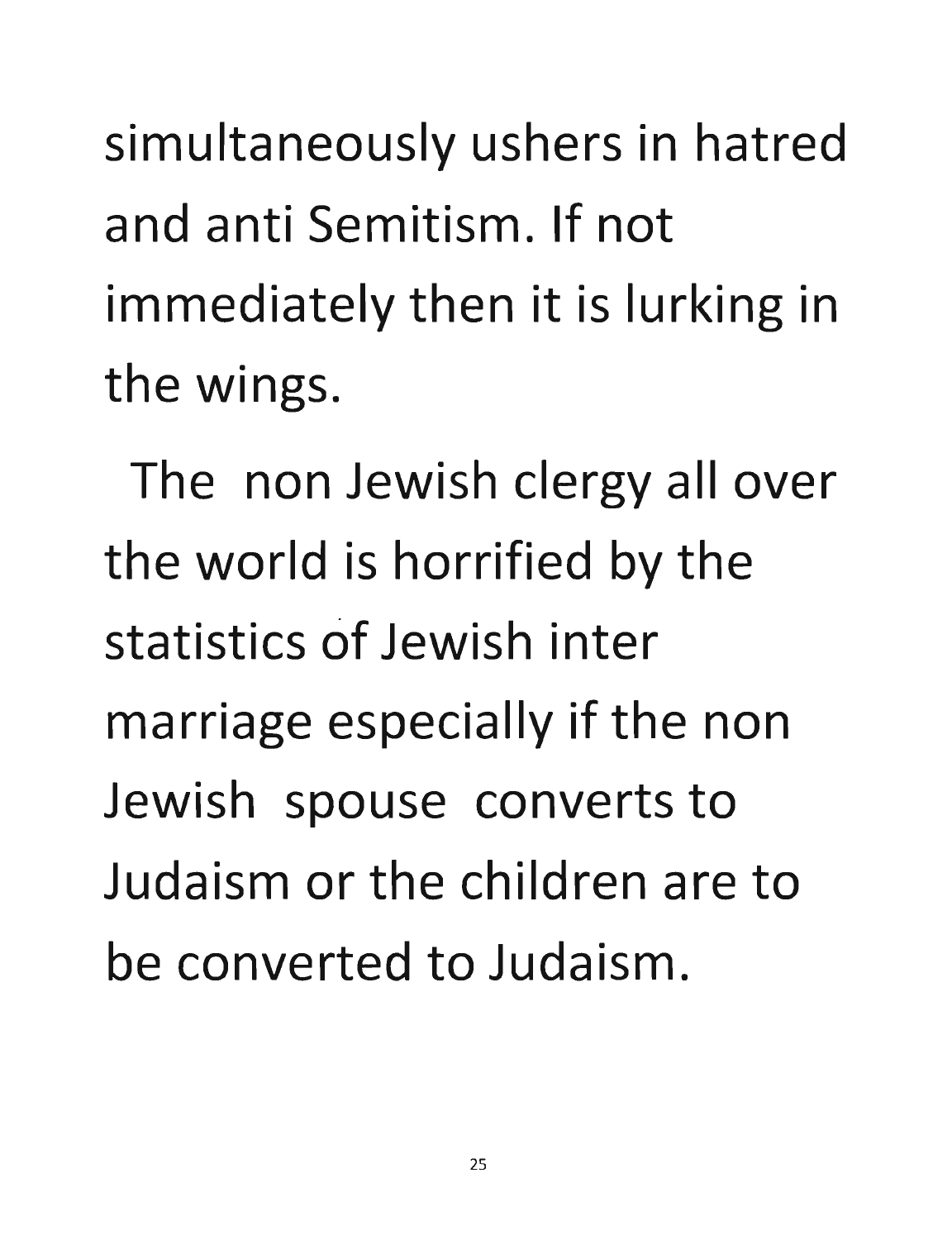They express their outrage. **Then the more zealot members**  take action to put the Jew in his **place. This is one of the reasons for the out break of anti Jewish violence allover the**  world.

**The main reason the Church**  agitates against the Jew is **because the**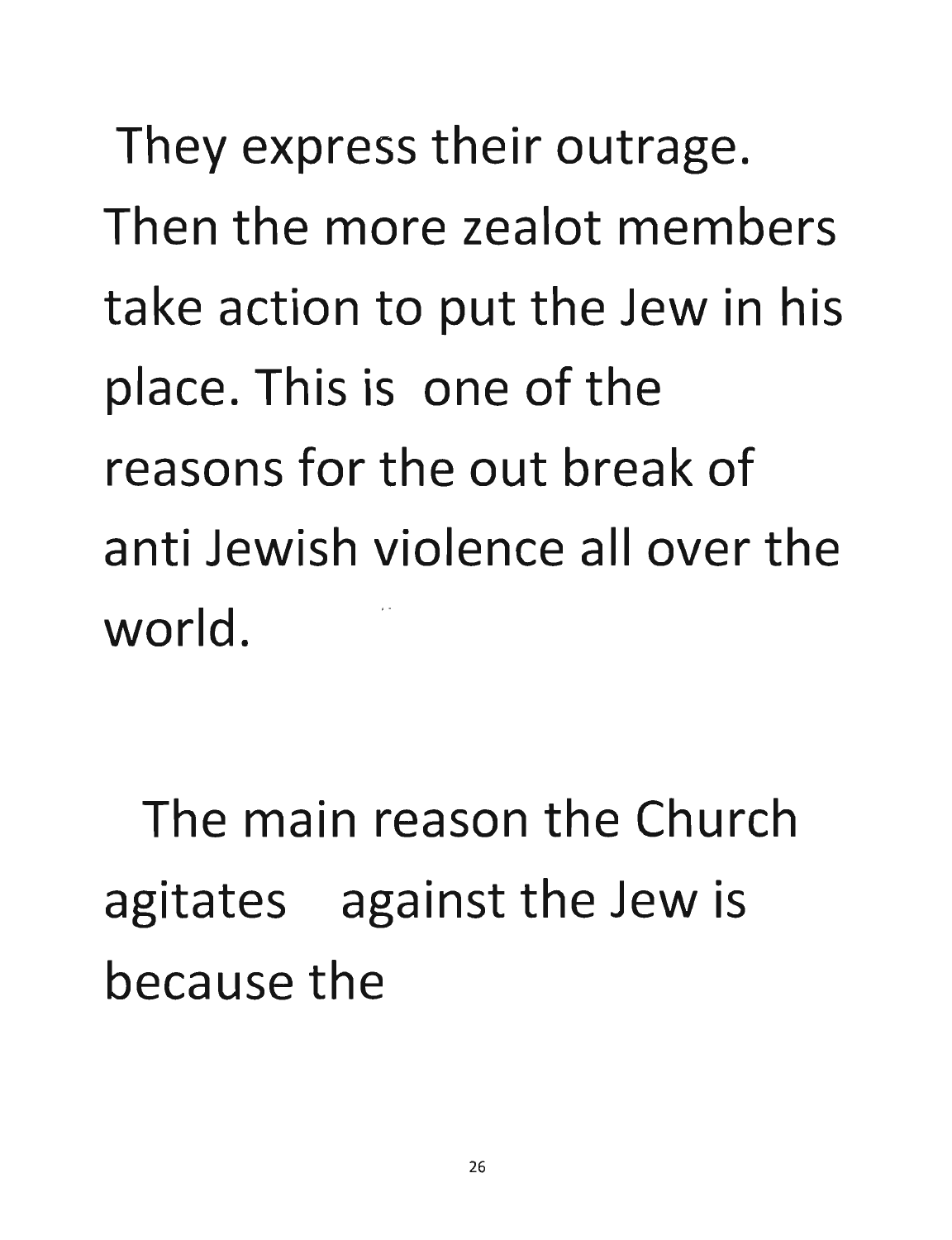CHURCH CAN NOT COMPETE WITH JUDAISM AND WITH THE JEW.

In Rome before Constantine in 325ACE declared Trinitarian Christianity the accepted religion of Rome, many Romans converted to Judaism. Many high nobles were among the converts. The Jerusalem Talmud Beginning Tractate Kedushin mentions a convert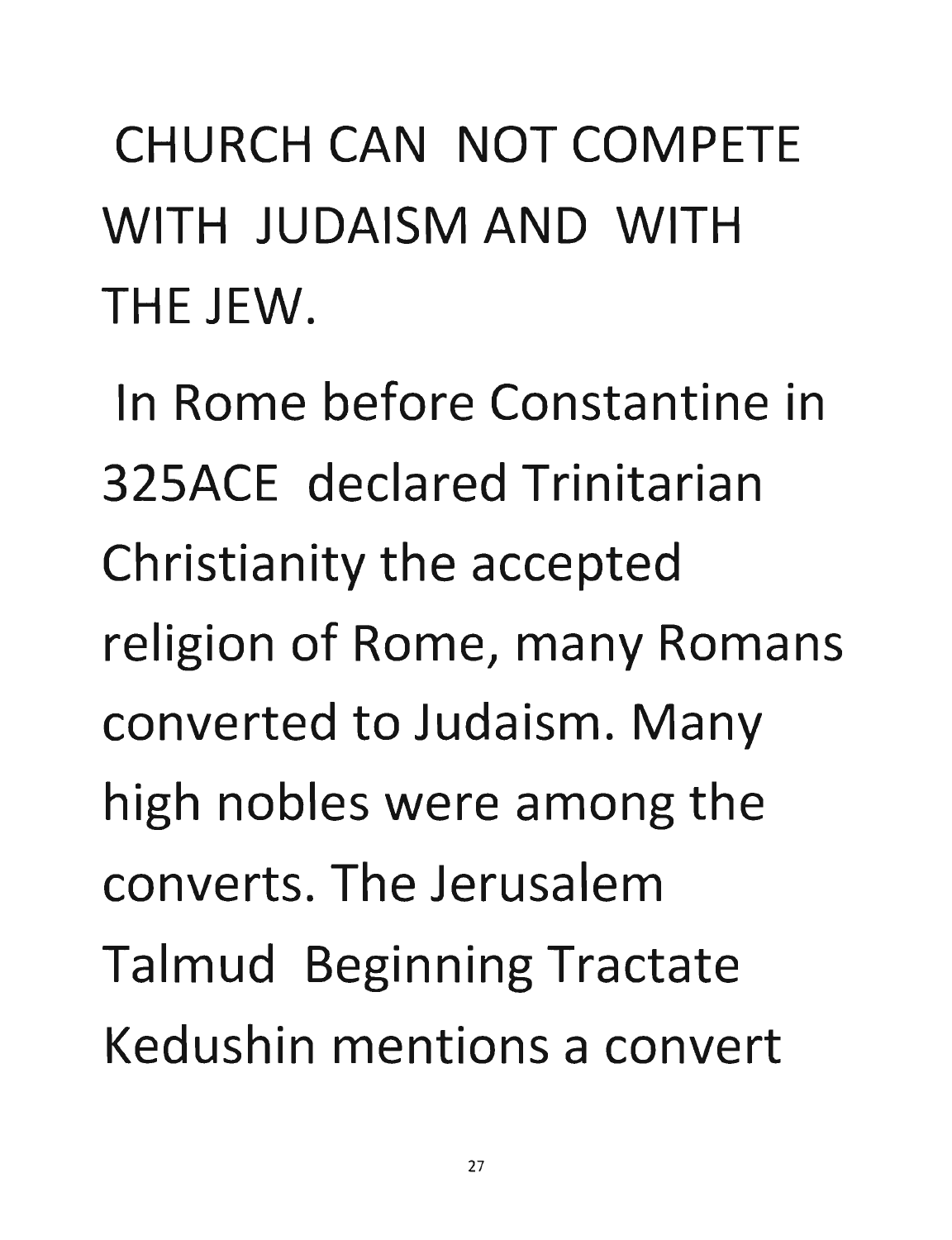**Unkelos also known as Aquila who translated into Greek the Pentateuch and the other books of the Bible.** 

Two **converts Shmaya and**  Avtalya were the leaders of the **Sanehdrin. They are mentioned in Prkei Ovos Sayings of the Fathers chapterl:l0,11 They**  preceded Hillel and Shamai.

**Other convets were Hilda**  the Empress of an Arabian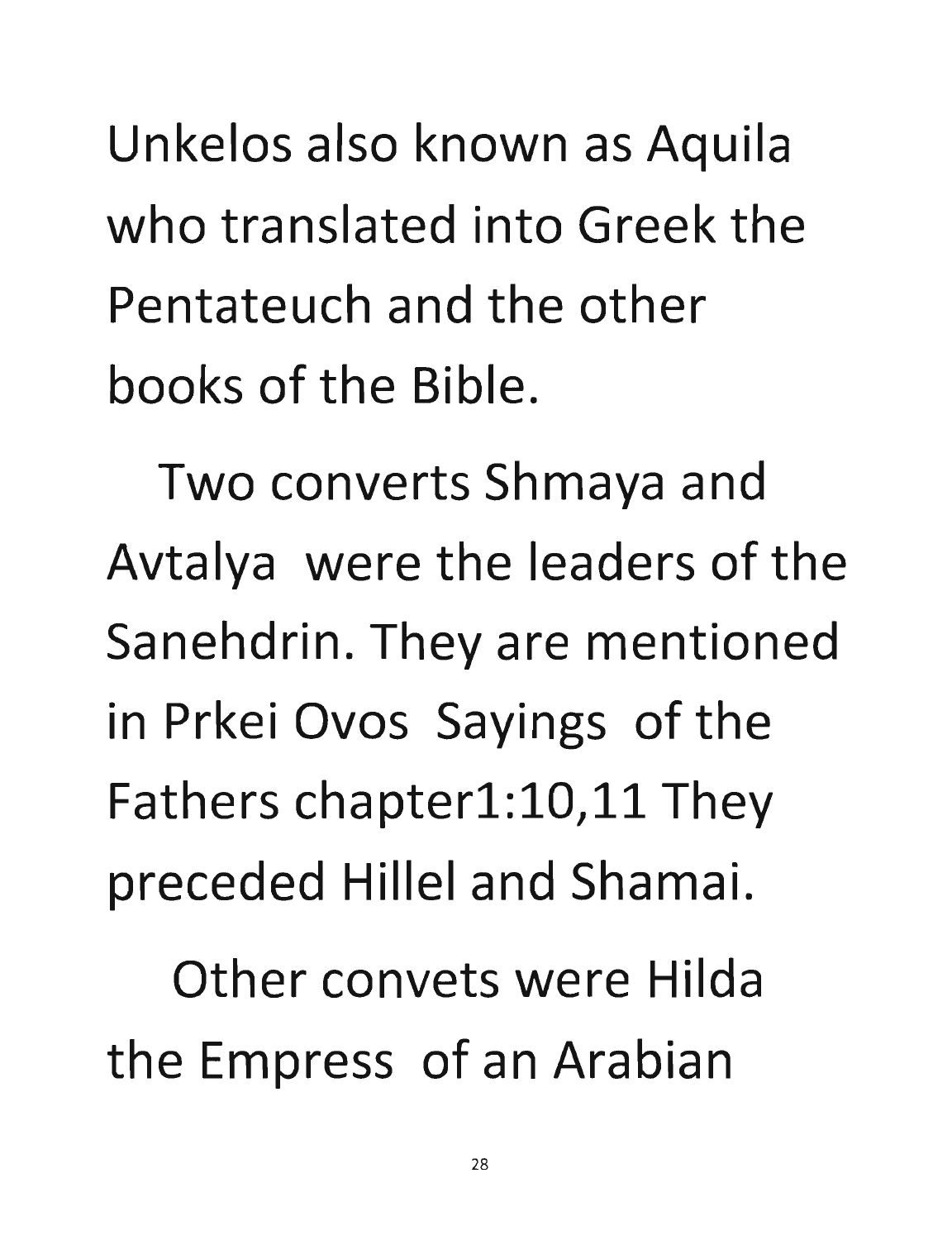Nation who lived during the **time of the second Jewish**  Temple is mentioned in The **Babylonian Talmud Tractate**  Socot page2 . An Hallachic **decision is made based on her conduct when she and all her children visited Jerusalem and stayed in a Sucah. She strictly**  followed the rulings of the **Sages.**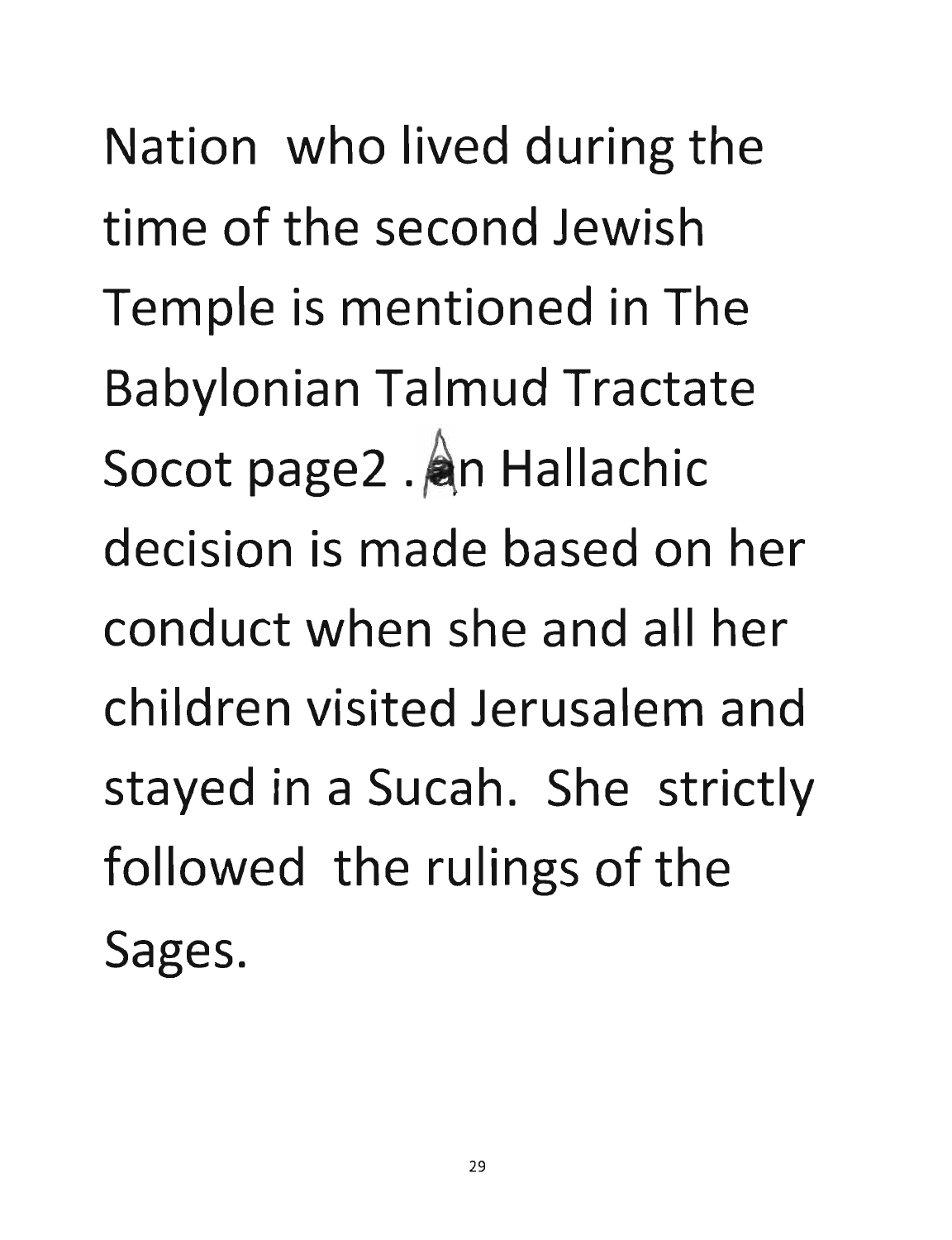It must be remembered That Ruth the Amonite converted TO Judaism. She is the grandmother of King David. One of the books of the Bible is named Ruth.

Russia and Poland from the start of the Common era were very liberal The offered equal rights to all their citizens. They did not interfere in matters of religion. As a result the Arians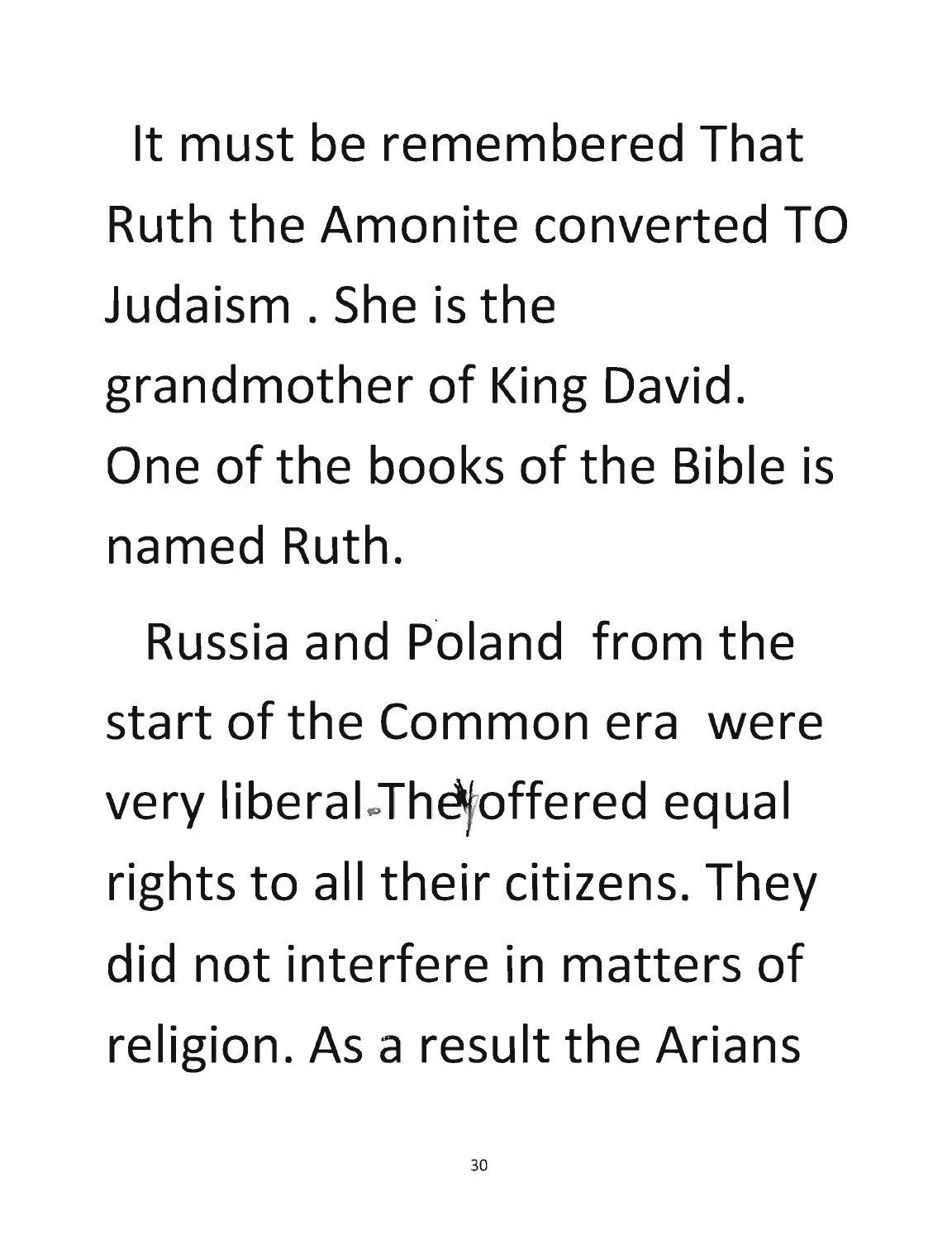who believe that Jesus is not the same substance as God the father found fertile ground to spread their fate.

Likewise Judaism was able to convert the Kuzars.

The debates between a Christian Muslin and a Jew about their respective religions is recorded in the book called the Kuzri.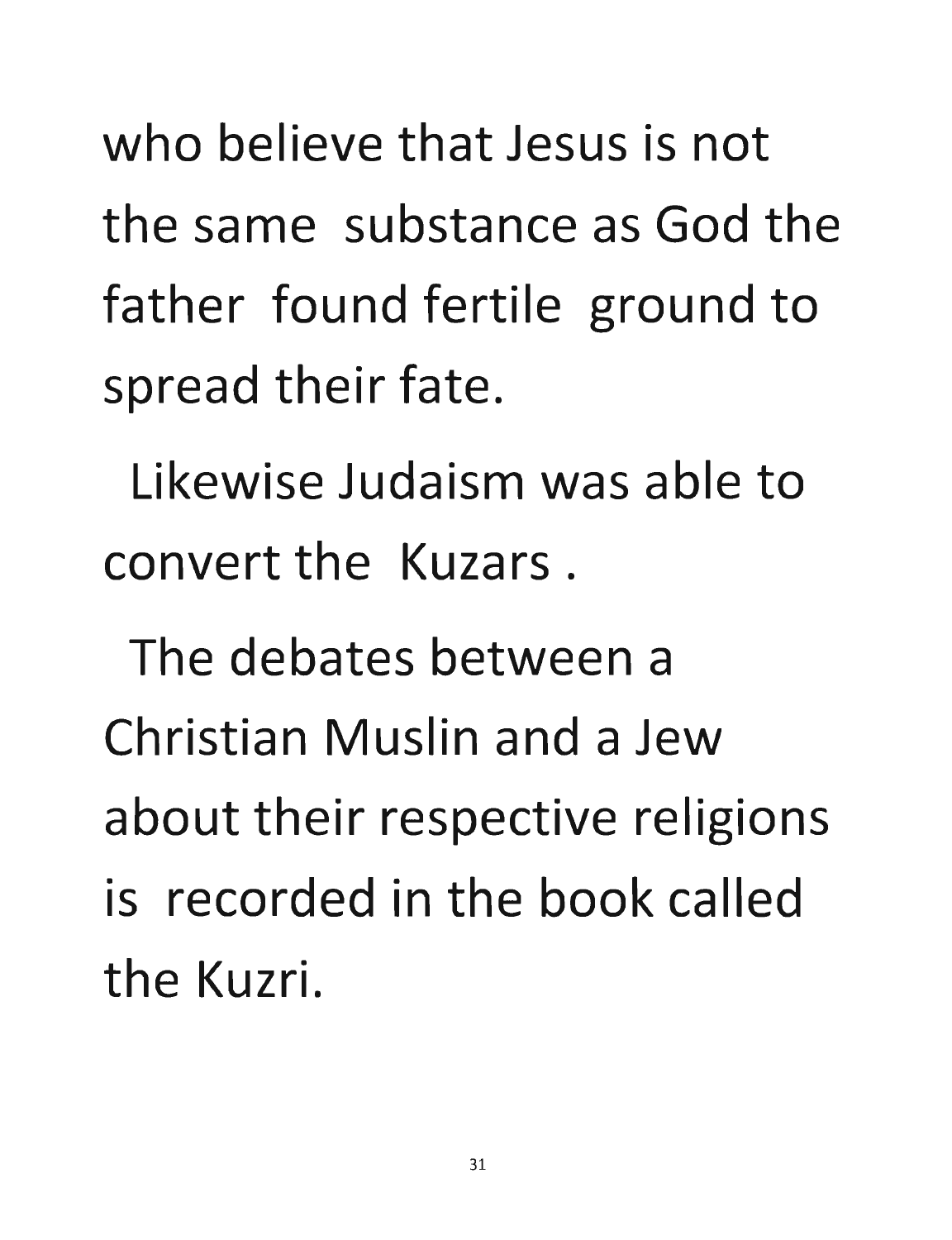**Up until Constantine the Roman emperor personally**  interfered and proclaimed in 325 ACE Trinitarian Christianity **as the State religion the followers of Jesus had three**  groups.

[1] Ebyonim befieved Jesus to **be a Messiah in the sense that he would lead a revolution against Rome and free the Jews**  from the ypke of Rome and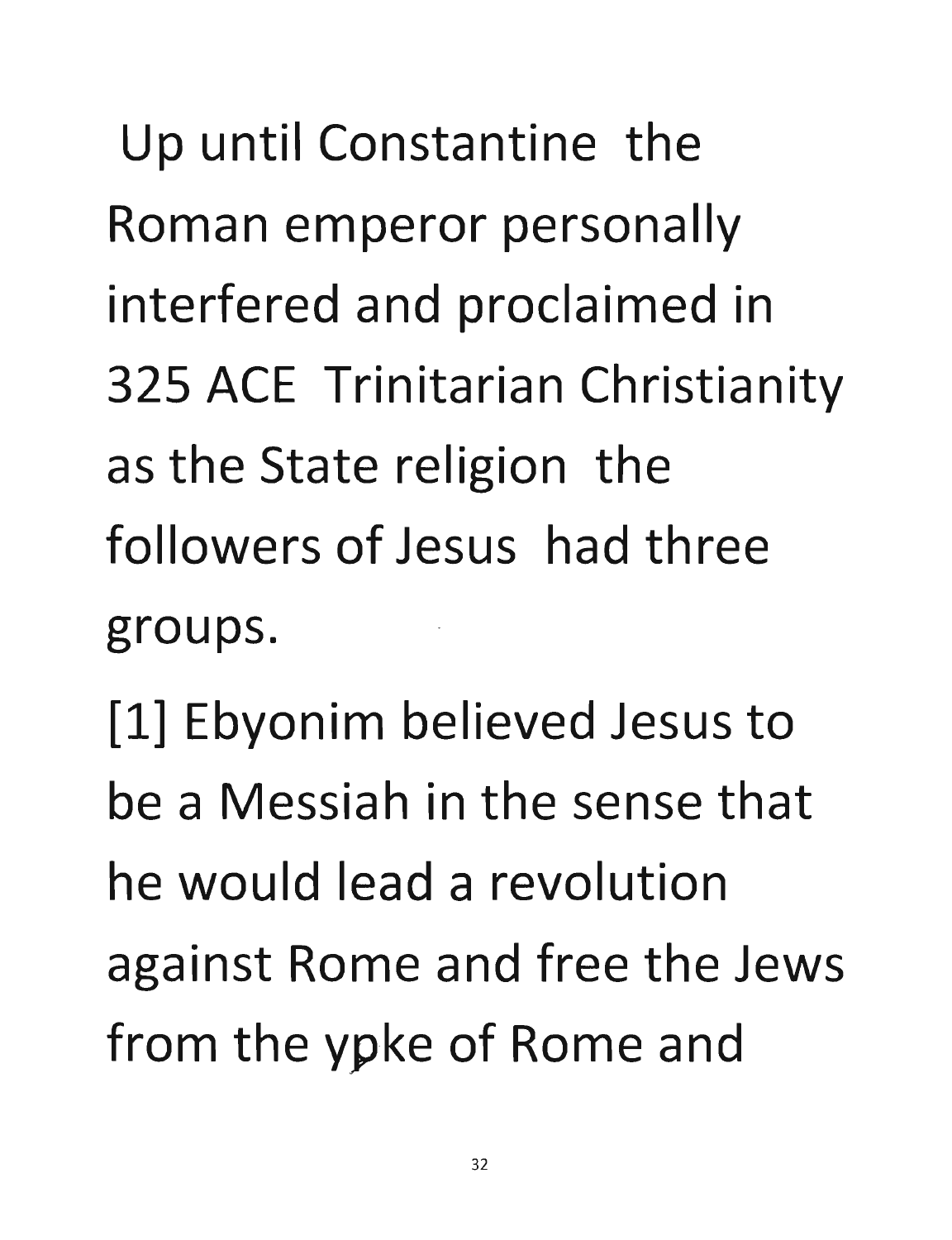rebuild the Jewish temple. They were strictly practicing Jews. The[ Church ]rather the Synagogue of Jerusalem for ten generations was led by Jews who practiced all the Jewish laws. They claimed that if God wanted to abolish Jewish alws God would convene an assembly of millions and proclaim that the Jewish laws are abrogated. When God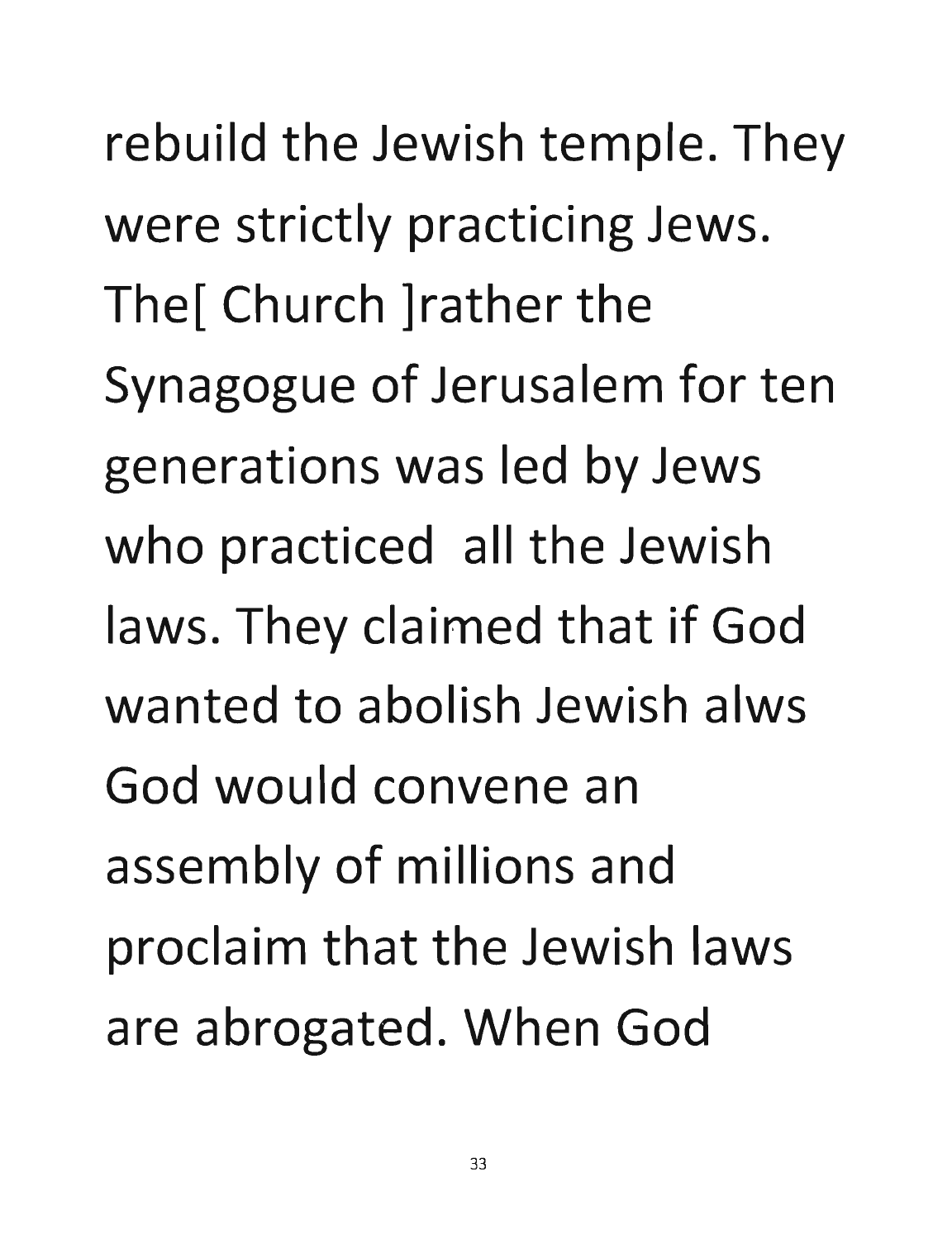**proclaimed the Jewish laws at**  Mount Sinai[ 3500 years ago from 2020] God proclaimed **them in front of millions - Jews and non Jews ;so too if God**  would want to abrogate them **He must abrogate them in front of millions. Since that did not happen all Jewish laws remain**  in full force. They insisted that **if a Gentile wants to be a**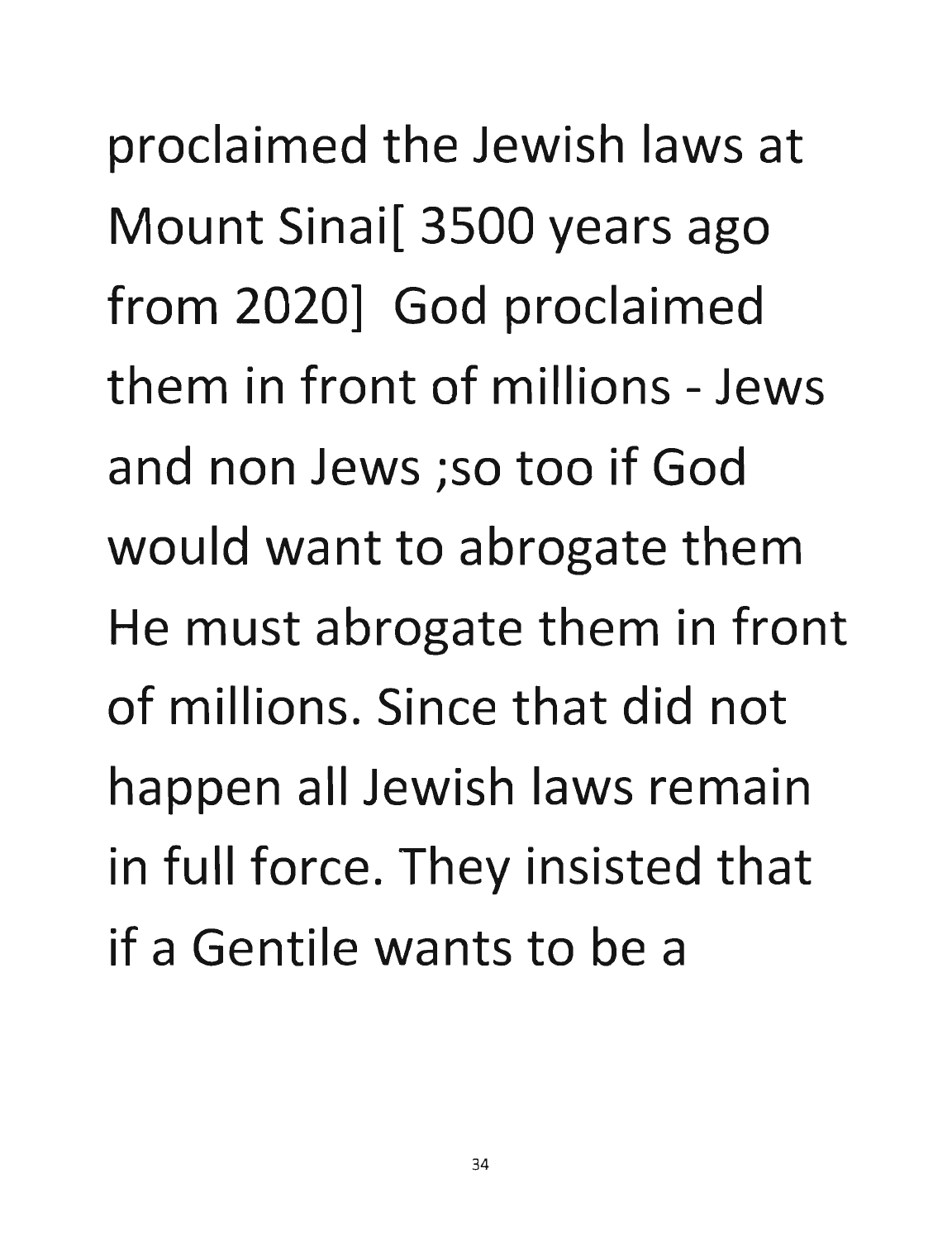follower of Jesus he/she must convert to Judaism.

They denied that Jesus is God or the Son of God. They denied the Trinity. They denied the immaculate conception.

[2] Then there existed the Arians who believed that Jesus possessed Divine attributes; but was not of the same substance as God.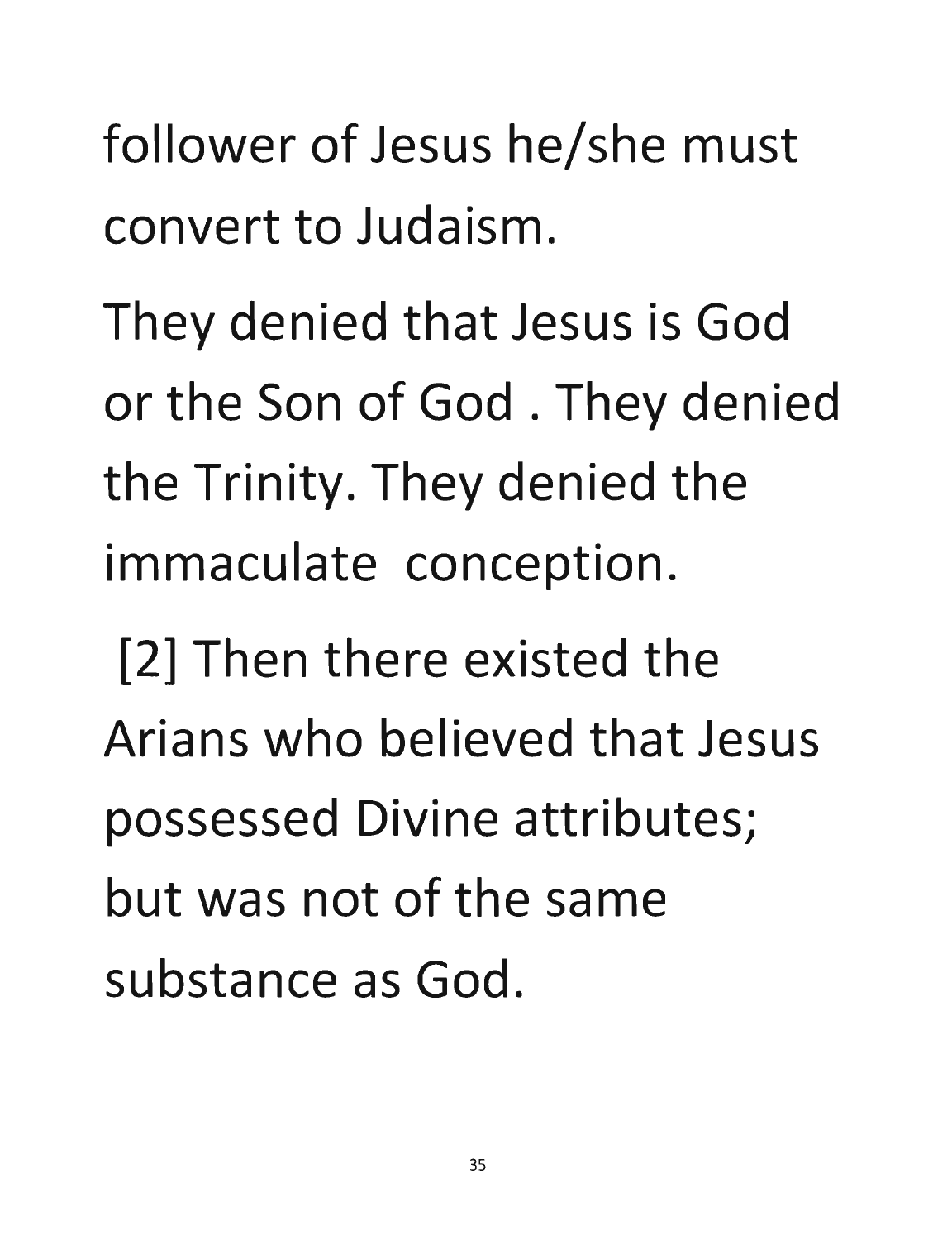[3] **The Trintarians believed that Jesus is God the son of**  God and the Holy Ghost.

**The exact roles of each person**  in the Trinity was a subject debated after over many centuries.

**Would Constantine not inserted himself in the quarrel**  of the three groups there exists **no chance that the Trinitarians would have won.**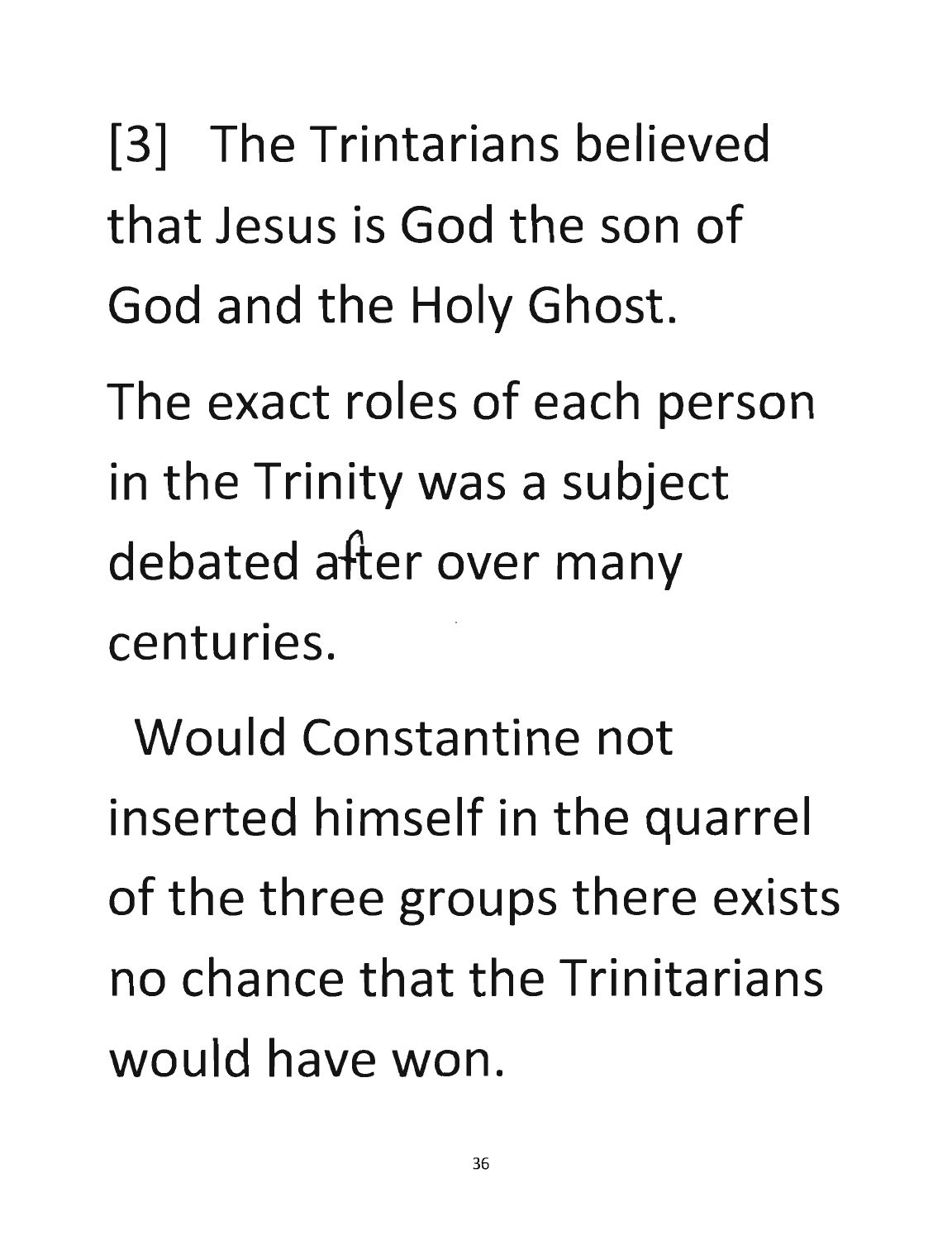All followers of Jesus accepted **the Jewish Bible later called the Old Testament. All the Moral and Ethical laws of the** New **Testament are a carbon copy of the Jewish Talmud.** 

The part of Jesus being God **the son of God and the Hily Ghost are a carbon copy of all the Eastern and Mid eastern**  religions. The generic layer of all these religions possessed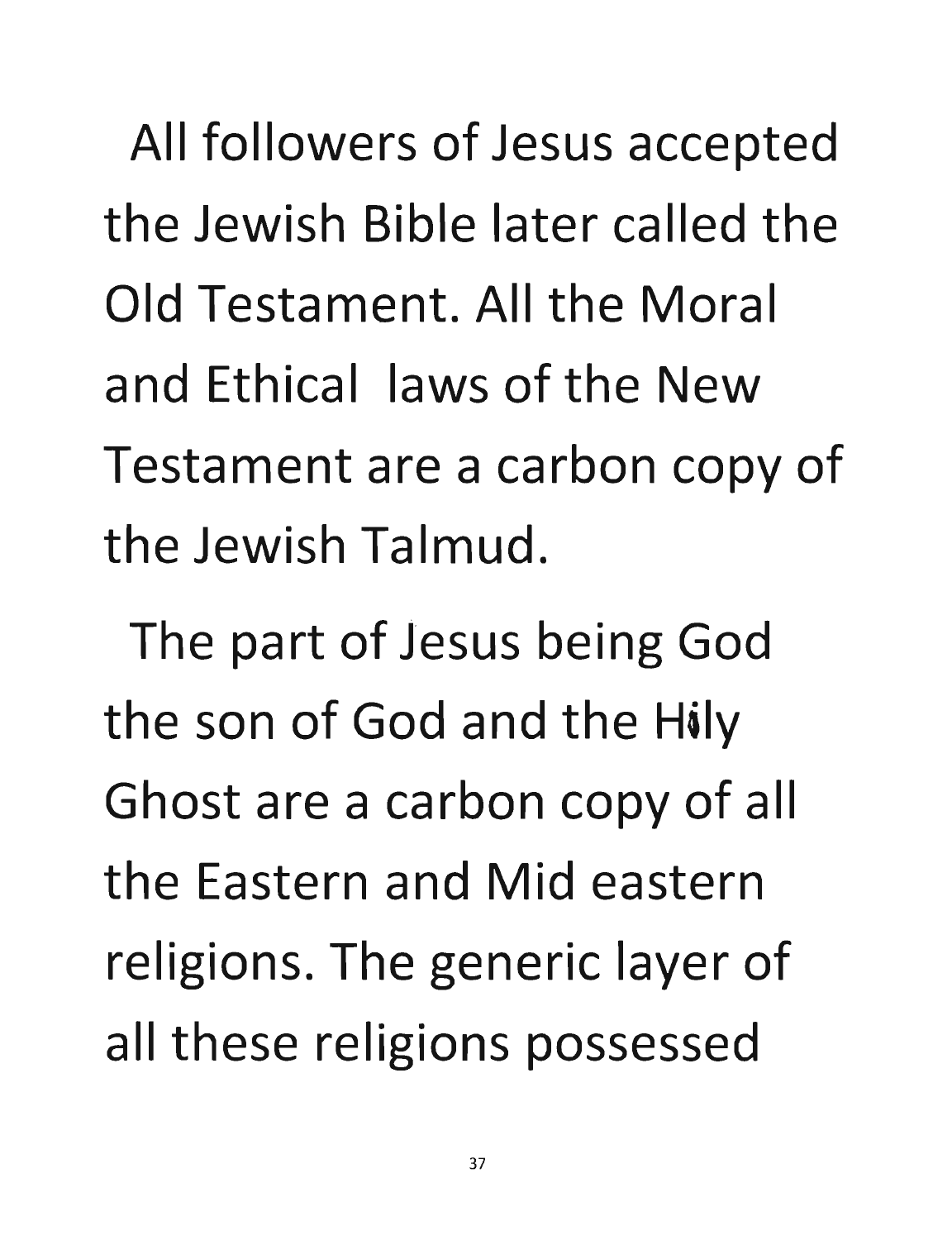the cardinal parts of the Trinity. Hindusim Roman Greek and Egyptian and Babylonian religions all contain the concepts of the Father Son and Holy Ghost. All have the son crucified then resurrected and flying to heaven and joining a pantheon of gods goddesses in heaven.

The bottom line is that without the interference of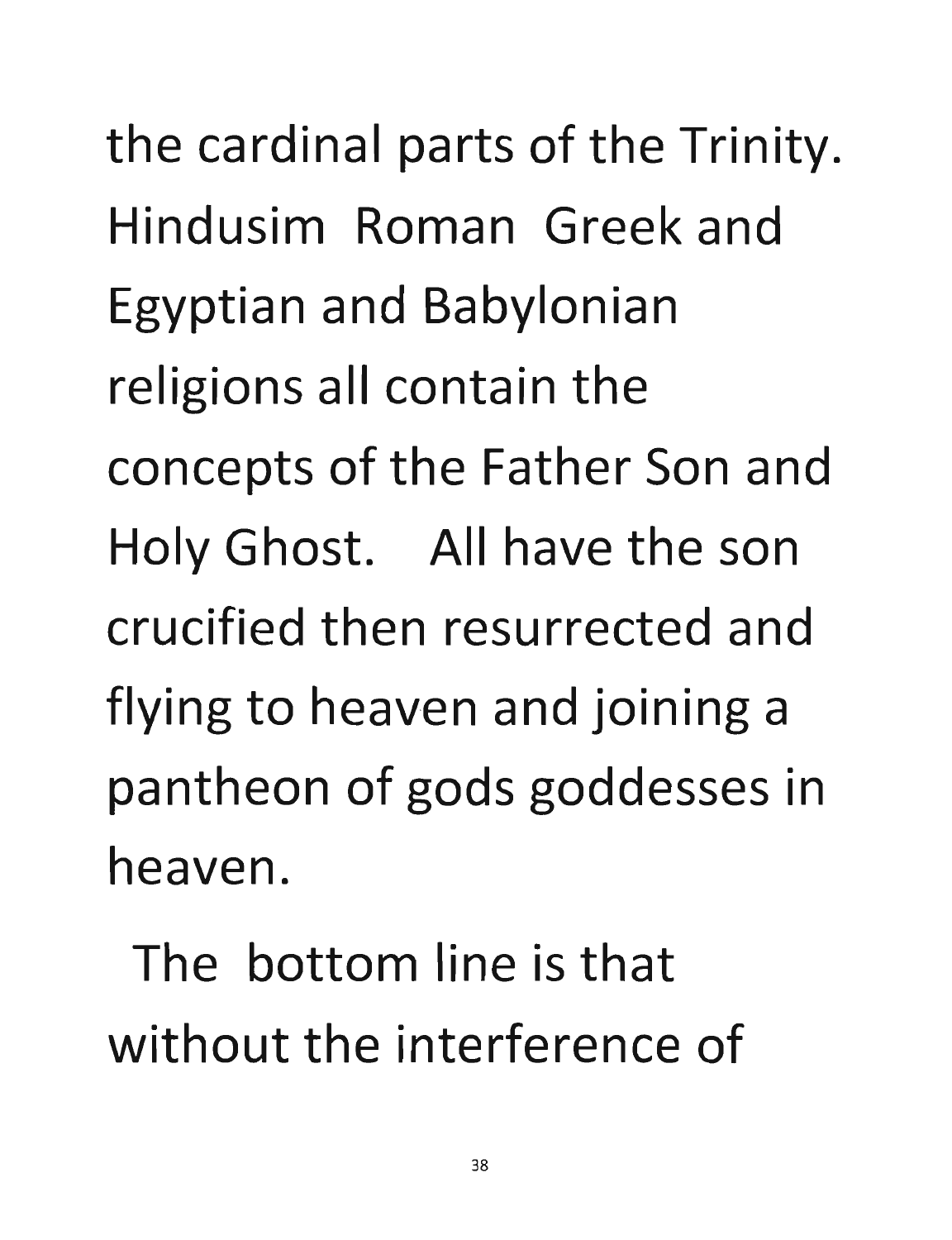**Constantine Trinitarian**  Christianity would never have **existed.** 

That is why the Trintarian Church through out its history **has considered Judaism as its**  mortal enemy. The reason **because it can not compete with Judaism or with the Jews.** 

**The church** was' **never concerned with fairness.**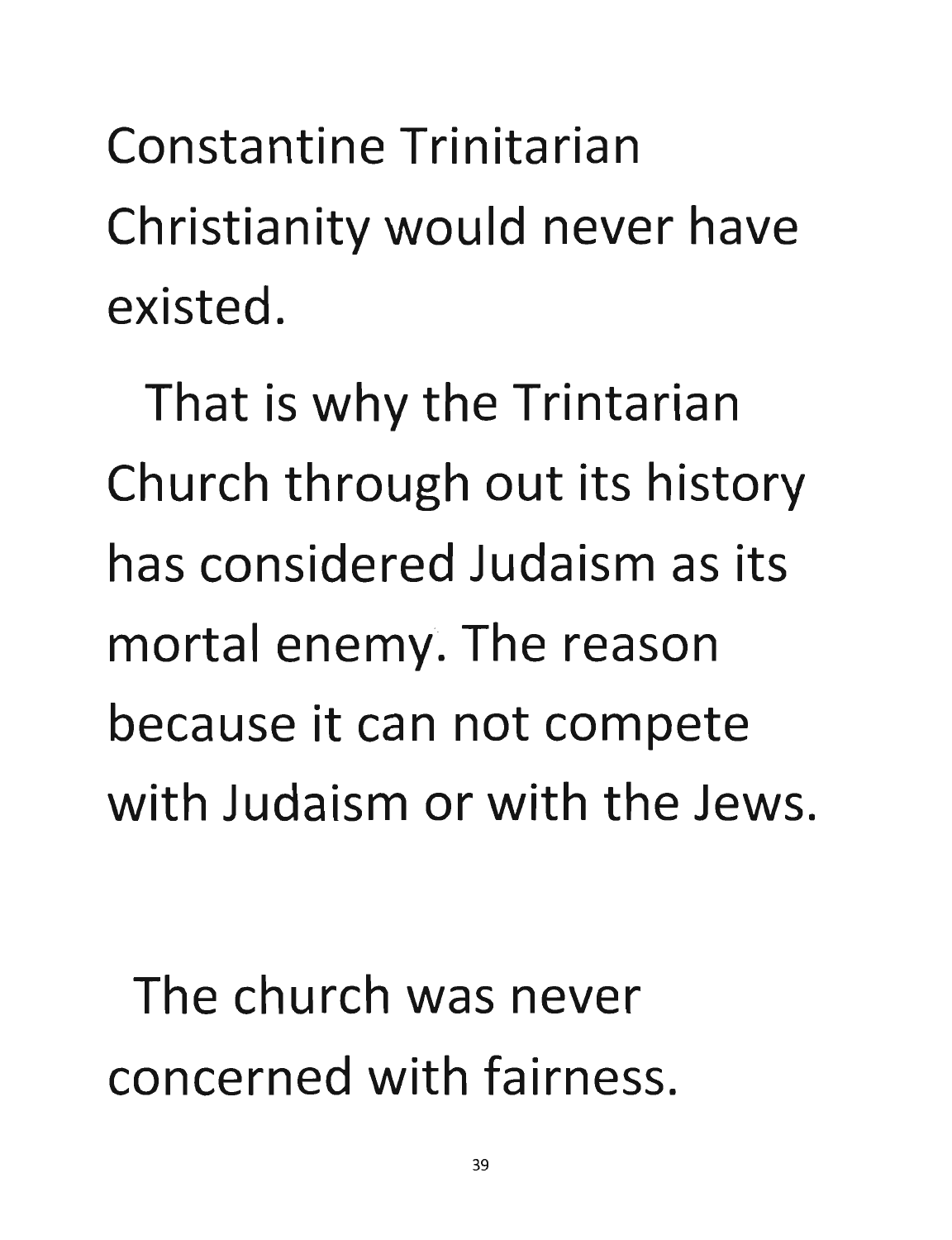**What motivated Church dogma of hatred of the Jew and the sky scraper lie that the Jew**  is responsible for the crucifixion was only to get rid of **Jewish competition.** 

The Jew competed in theology. **The Jew competed in every area of business and trade. The**  Jew competed in marrying the **most beautiful women**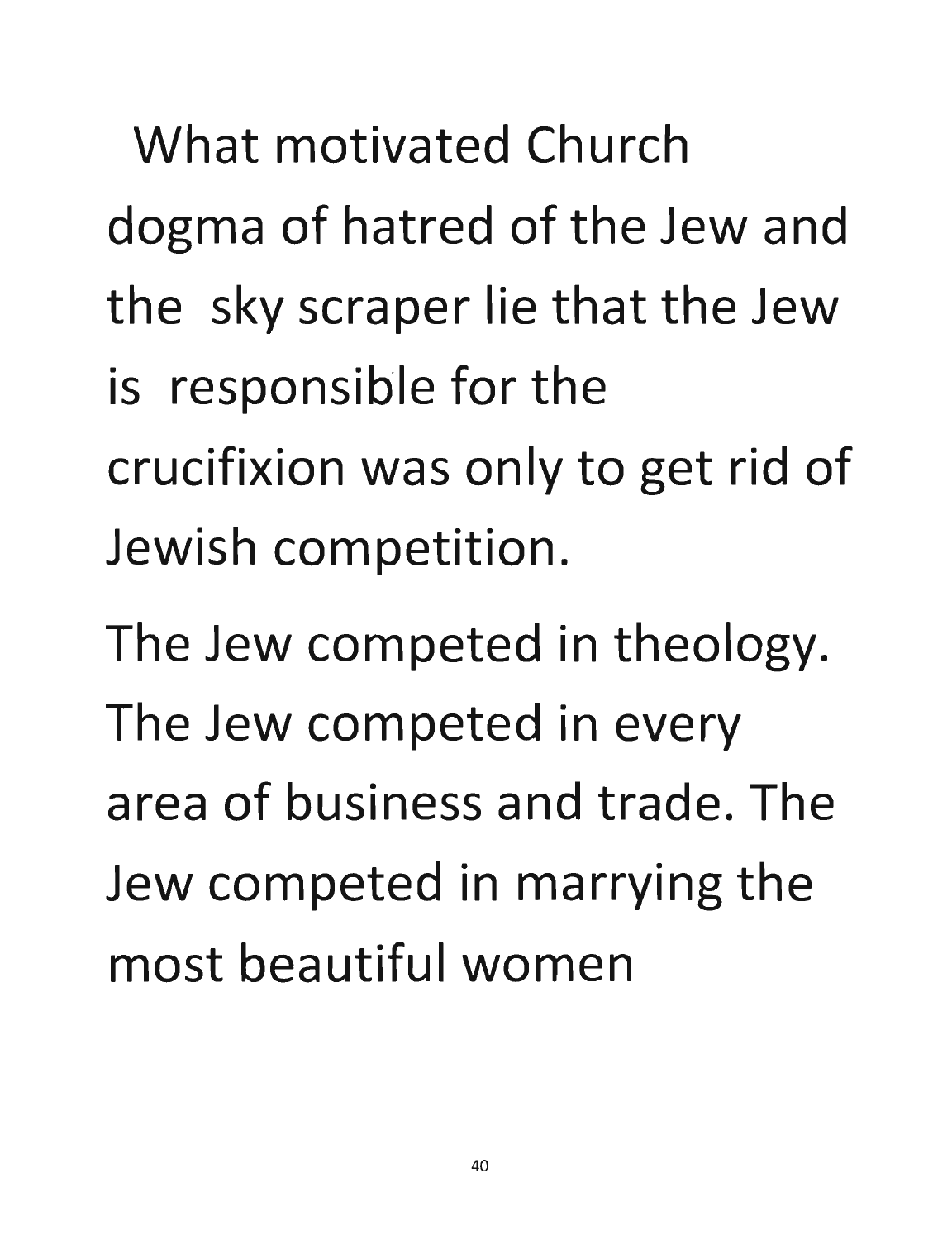The Jew competed in winning the most lucrative positions in the Church Government and Business. Three Jews made it to Pope in 1500s after 250,000 Jews converted and accepted to become Catholics in Portugal and Spain in 1492 and 1497.

The Jew amassed the most wealth and assets because of his HONESTY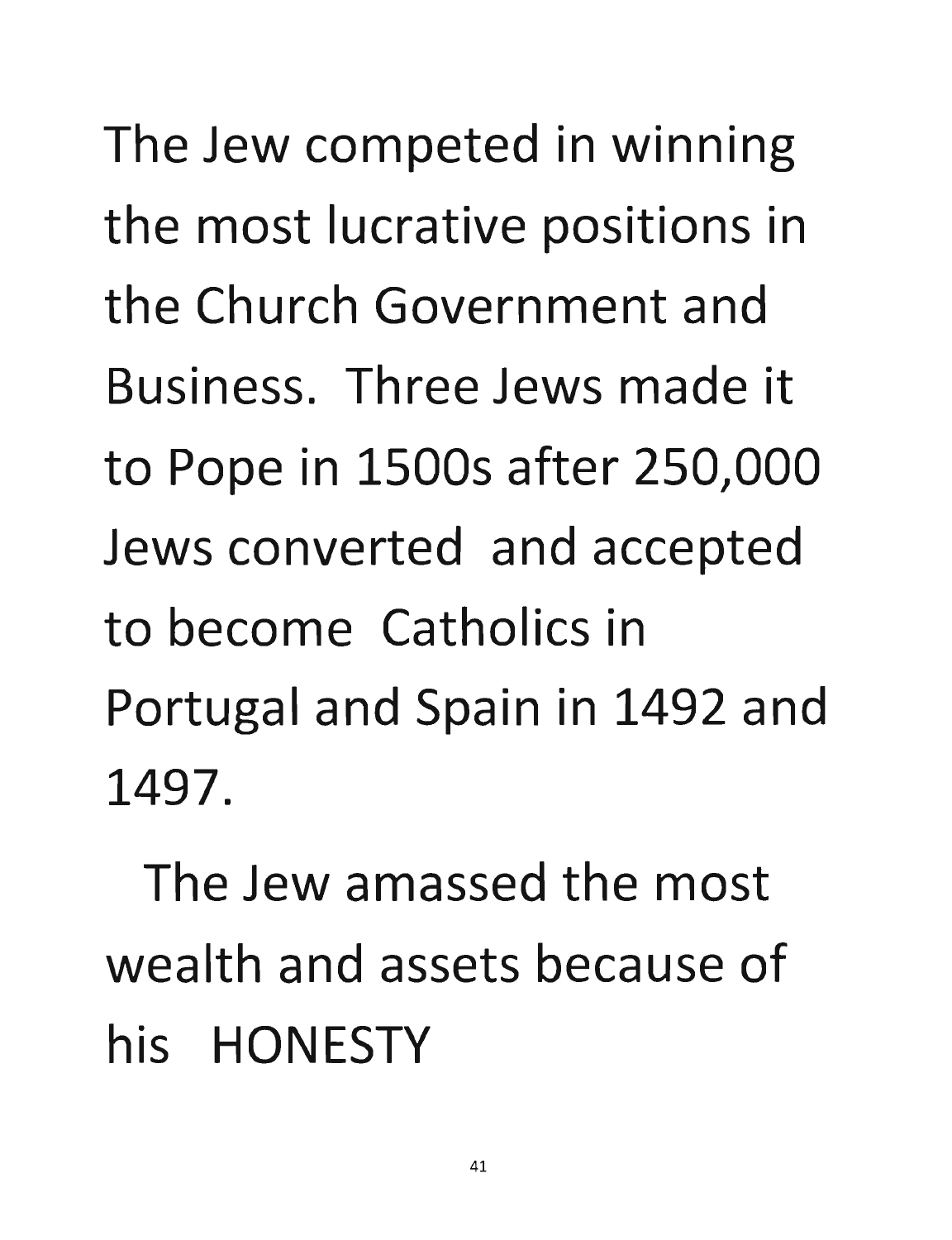TRUTH **MORALITY** ETHICS DEDICATION and **EDUCATION** The general population trusted the Jew more than any

non Jew.

When one of the German kings was forced to flee he entrusted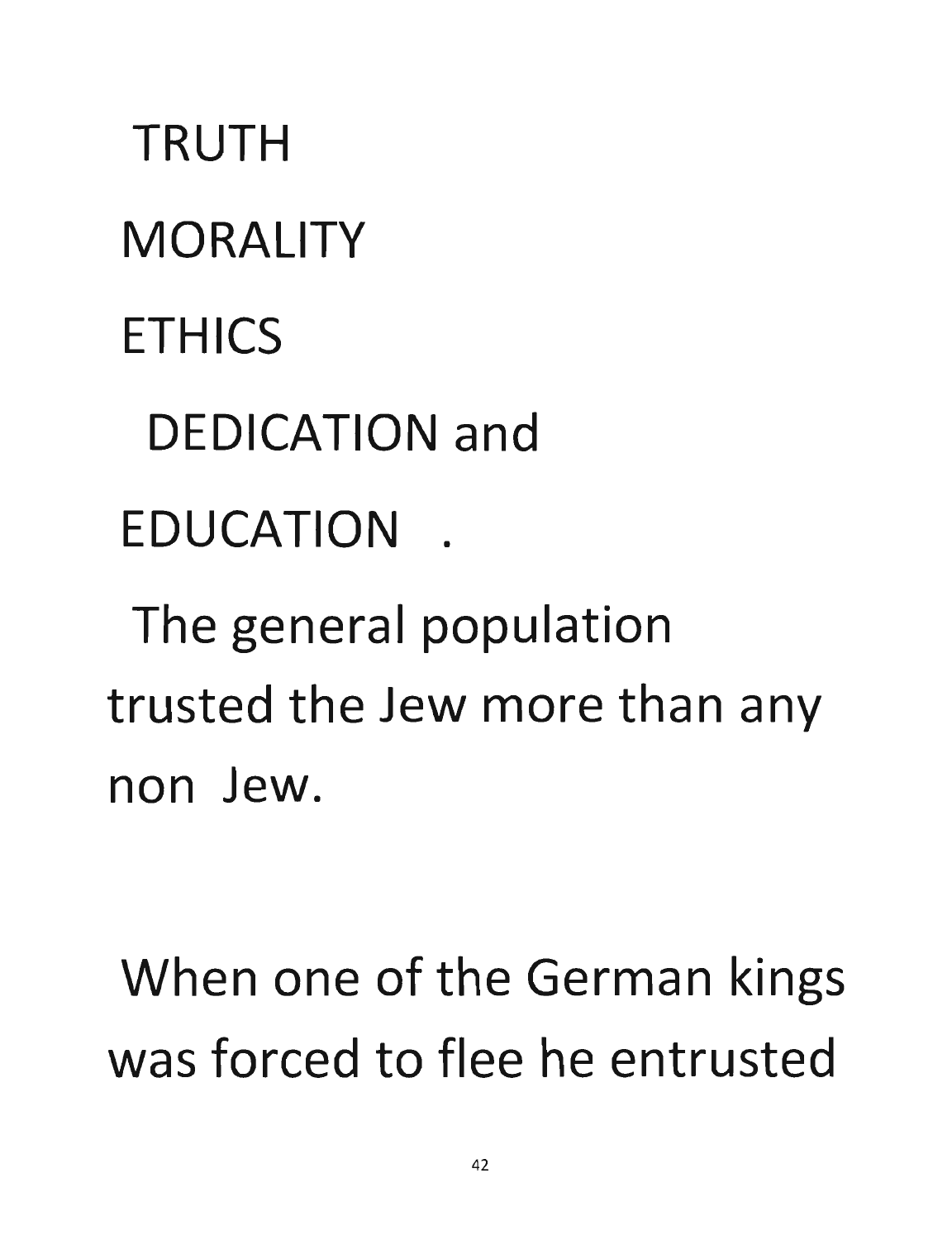his fortune in the hands of a Jew – The banker Rothchild. When he returned Rothchild returned every dollar together with interest.

The German King did not trust anyone in Germany other than a Jew because Rothchild had a reputation of being honest. That is the

Secret

of